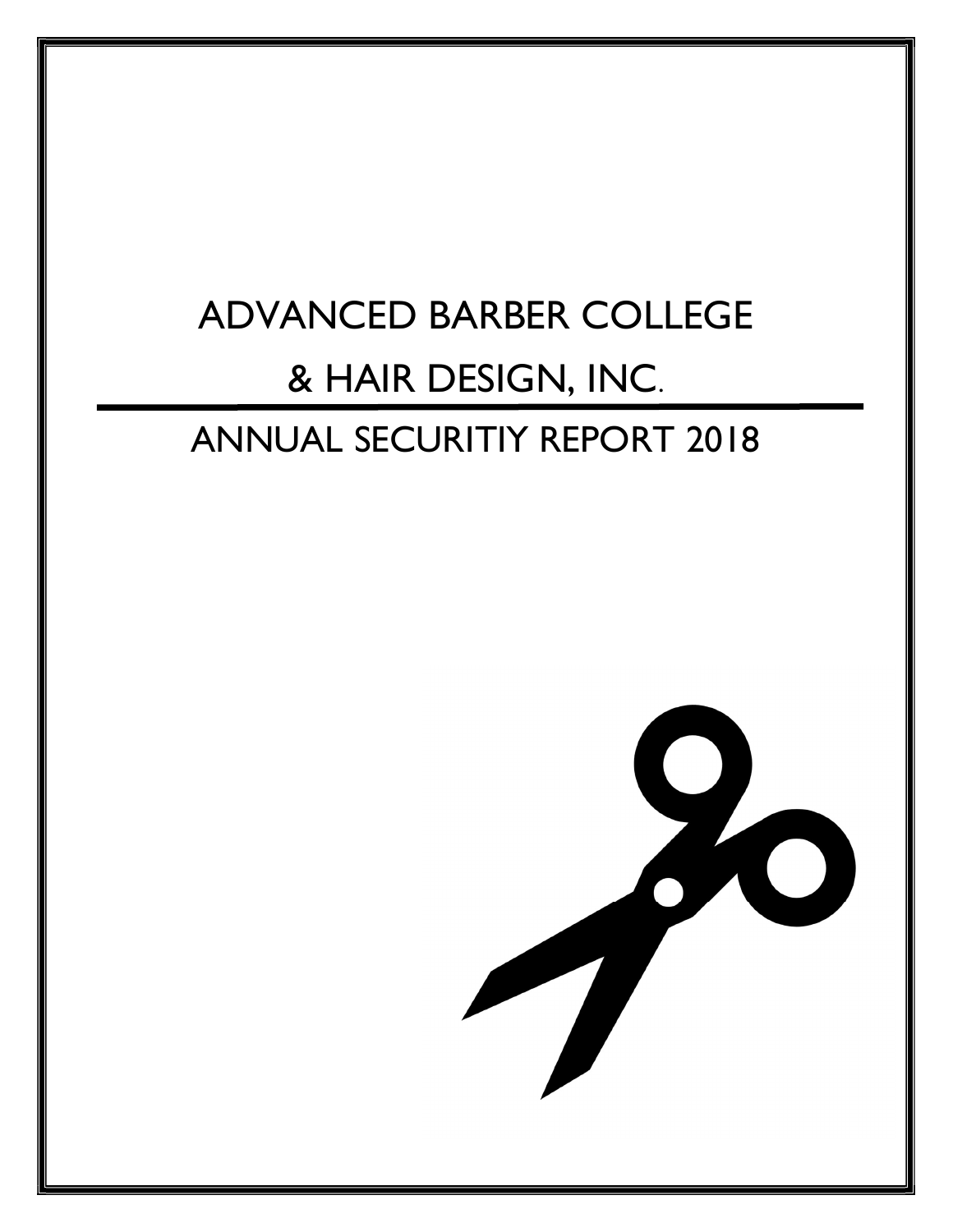The Advanced Barber College Annual Security Report (ABC) is prepared by the Office Administrator of the (ABC) Campus Safety and Security Department, or his designee. It is a compilation of certain security policies and procedures and the previous three years crime statistics. The crime statistics are gathered from the law enforcement jurisdictions of our lone campus.

crime log statistics. (Weslaco Police Department and Hidalgo County Sheriffs Office).

## JEANNE CLERY DISCLOSURE OF CAMPUS SECURITY POLICY AND CAMPUS CRIME STATISTICS ACT

This Federal Act requires that (ABC) distribute information regarding certain on-campus crimes to all current and potential students and employees. (ABC) is dedicated to the provision of a safe learning and working environment for all students and employees. This information is posted on the College Safety and Security website at ABCRGV.com

The Campus Safety & Security office coordinates the Silent Witness program. Silent Witness is a college-wide crime prevention program whereby all members of the College are encouraged to report suspicious or criminal activity to the Campus Safety & Security office and/ or the appropriate law enforcement agency. A victim or witness of a crime may report information anonymously to Campus Safety and Security via the Silent Witness form located on the public (ABC) website ABCRGV.com under the Campus Safety & Security tab

The College has no recognized fraternities or other off-campus student organizations and there are no records maintained on liquor, drugs or weapons violations by students associated with such organizations.

## TIMELY WARNINGS (Regarding Clery Act crimes)

In the event that an on-campus or off-campus criminal event arises, that, in the judgment of the College President, Executive Vice President, Provost or the Director of Safety and Security, or his designee constitutes an ongoing or continuing threat, a campus wide "timely warning" will be issued. The warning will be issued by Campus Safety and Security personnel or an appropriate designee via numerous Emergency Notification Systems including the phone emergency notification speaker system, the Voice-Evac emergency notification speaker system, and through School Messenger emergency notification software, which includes telephone, email and text messaging to students, faculty and staff. Posters, pertaining to the criminal event may also be posted throughout the campus for further notification. Anyone with information possibly warranting a "timely warning" should report the circumstances to the Campus Safety & Security office, by telephone at the appropriate campus follows:

Information or reports can also be made at the Main Campus. With respect to the "timely reports" the Clery Act mandates for crimes considered a threat to other students and employees, that victims' names be withheld.

The content of the timely warning should include all information that would promote safety and that would aid in the prevention of similar crimes. The warning should include what crime occurred, where the crime happened, when it happened, and suspect information if possible.

#### EMERGENCY NOTIFICATION POLICY

It is imperative that a timely warning be issued, without delay, in the event of a Clery Act crime occurring within the campus Clery geography, if there is an immediate or continuing threat to students, employees or property. Emergency notification may also be given for non-Clery Act crimes if the crime poses a threat to persons or property. Whether or not to issue an emergency notification timely warning must be decided on a case-by-case basis. Considerations include the nature of the crime that was reported, the possible continuing danger to the campus community, and the possible risk of compromising law enforcement efforts.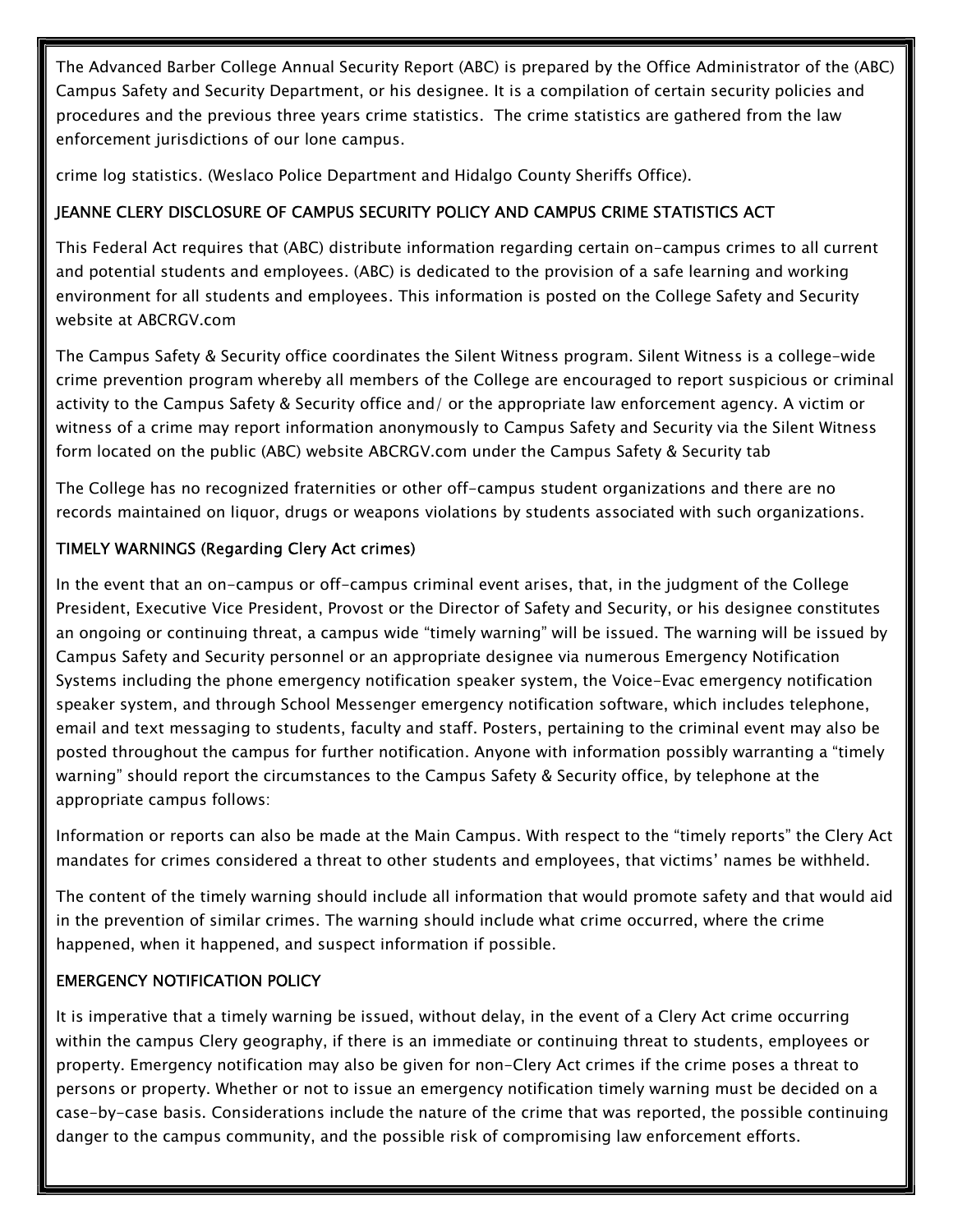Whenever possible, it is recommended that the College President, Executive Vice President, Provost, and Director of Campus Safety and Security (or his designee) meet to determine whether or not a timely warning should be issued. If this is not possible, the discretion is left to the Director of Campus Safety and Security or his designee.

Any Security Officer may issue the order to Lock Down, Evacuate, or Shelter in Place if the need arises. This would usually be initially accomplished via the Emergency Notification System (Phone) and/ or the Voice Evac System.

## DISCLOSURE OF CRIME STATISTICS

The Department of Campus Safety and Security prepares the crime statistics report to comply with the Jeanne Clery Disclosure of Campus Security Policy and Crime Statistics Act. This report is prepared in cooperation with the local law enforcement agencies surrounding our main campuses.

The past three years of crime statistics for each campus are listed at the end of this report.

Campus crime, arrest and student referral statistics (of a Clery nature) include those reported to the Department of Campus Safety and Security officials and law enforcement agencies. Those crimes used in compiling statistics include the following: murder, manslaughter, robbery, aggravated assault, burglary, motor vehicle theft, arson, liquor law violations, drug related violations (sale and possession), weapons law violations, forcible sex offenses, non-forcible sex offenses, hate crimes, domestic violence, dating violence, and stalking.

Each year, by October 1st, this report is provided to all current students.

## DAILY CRIME/INCIDENT REPORT LOG

The (ABC) main office maintains a daily Crime/Incident Log. The log is available for inspection during normal business hours.

## VOLUNTARY CONFIDENTIAL REPORTING OF CRIMES

If you are the victim of a crime and do not want to pursue action within the criminal justice system, you may still make a confidential report. With your permission, the Administration or a designee of (ABC) can file a report on the details of the incident without revealing your identity. A victim or witness of a crime may also report that information to Campus Safety and Security via the Silent Witness form located on the public (ABC) website at ABCRGV.com under the Campus Safety & Security tab. The purpose of a confidential report is to comply with your wish to keep the matter confidential, while taking steps to ensure the safety of yourself and others. With such information, the College can keep an accurate record of the number of incidents involving students, determine whether there is a pattern of crime with regard to a particular location, method, or assailant, and alert the campus community to potential danger. Reports filed in this manner are counted and disclosed in the annual crimes statistics for the College.

## CONFIDENTIAL REPORTING – PASTORAL AND PROFESSIONAL COUNSELORS

At present the College does not have pastoral or professional counselors employed.

#### CLERY REPORTABLE CRIME DEFINITIONS

Murder and Non-negligent Manslaughter - the willful (non-negligent killing of one human being by another}

Negligent Manslaughter - the killing of another person through gross negligence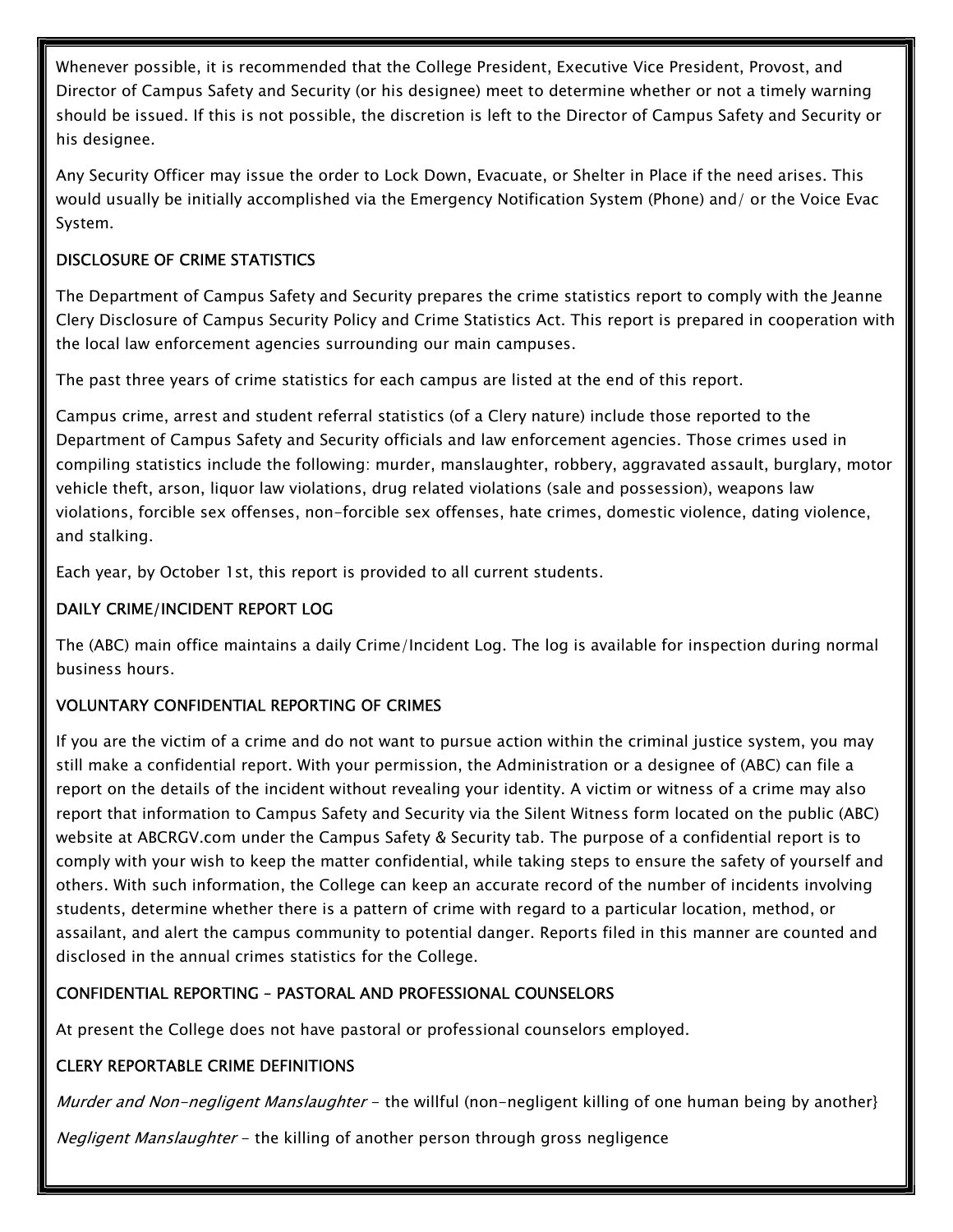Forcible Sex Offenses - any sexual act directed against another person, forcibly and/or against that person's will; or not forcibly or against the person's will where the victim is incapable of giving consent

Non Forcible Sex Offenses - unlawful non-forcible sexual intercourse (A sexual assault offense is classified as a forcible or nonforcible sex offense under the uniform crime reporting system of the Federal Bureau of Investigation)

Robbery – the taking or attempting to take anything of value from the care, custody, or control of a person or persons by force or threat of force or violence and/or by putting the victim in fear

Aggravated Assault - an unlawful attack by one person upon anther for the purpose of inflicting severe or aggravated bodily injury

Burglary - the unlawful entry of a structure to commit a felony or a theft

Motor Vehicle Theft - the theft or attempted theft of a motor vehicle

Arson - any willful or malicious burning or attempt to burn, with or without intent to defraud, a dwelling house, public building, motor vehicle or aircraft, personal property of another, etc.

Arrests and Referrals for Disciplinary Action - for weapons (Carrying, Possessing, Etc.), Drug Abuse Violations and Liquor Law Violations

Hate Crimes - a criminal offense committed against a person or property which is motivated, in whole or in part, by the offender's bias

Domestic Violence - Any assault, aggravated assault, battery, aggravated battery, sexual assault, sexual battery, stalking, aggravated stalking, kidnapping, false imprisonment, or any criminal offense resulting in physical injury or death of one family or household member by another family or household member The term "domestic violence" includes felony or misdemeanor crimes of violence committed by a current or former spouse of the victim, by a person with whom the victim shares a child in common, by a person who is cohabitating with or has cohabitated with the victim as a spouse, by a person similarly situated to a spouse of the victim under the domestic or family violence laws of the jurisdiction receiving grant monies, or by any other person against an adult or youth victim who is protected from that person's acts under the domestic or family violence laws of the jurisdiction.

Dating Violence - violence committed by a person who is or has been in a social relationship of a romantic or intimate nature with the victim. The existence of such a relationship shall be determined based on the reporting party's statement and with consideration of the length of the relationship, the type of relationship, and the frequency of interaction between the persons involved in the relationship. For the purposes of this definition, dating violence includes, but is not limited to, sexual or physical abuse or the threat of such abuse. Dating violence does not include acts covered under the definition of domestic violence. Any incident meeting this definition is considered a crime for the purposes of Clery Act reporting.

Stalking - willfully, maliciously, and repeatedly follows, harasses, or cyber stalks another person commits the offense of stalking The term "stalking" means engaging in a course of conduct directed at a specific person that would cause a reasonable person to  $-$  (A) fear for his or her safety or the safety of others; or (B) suffer substantial emotional distress

Consent (in reference to sexual activity) - Consent" means intelligent, knowing, and voluntary consent and does not include coerced submission. "Consent" shall not be deemed or construed to mean the failure by the alleged victim to offer physical resistance to the offender.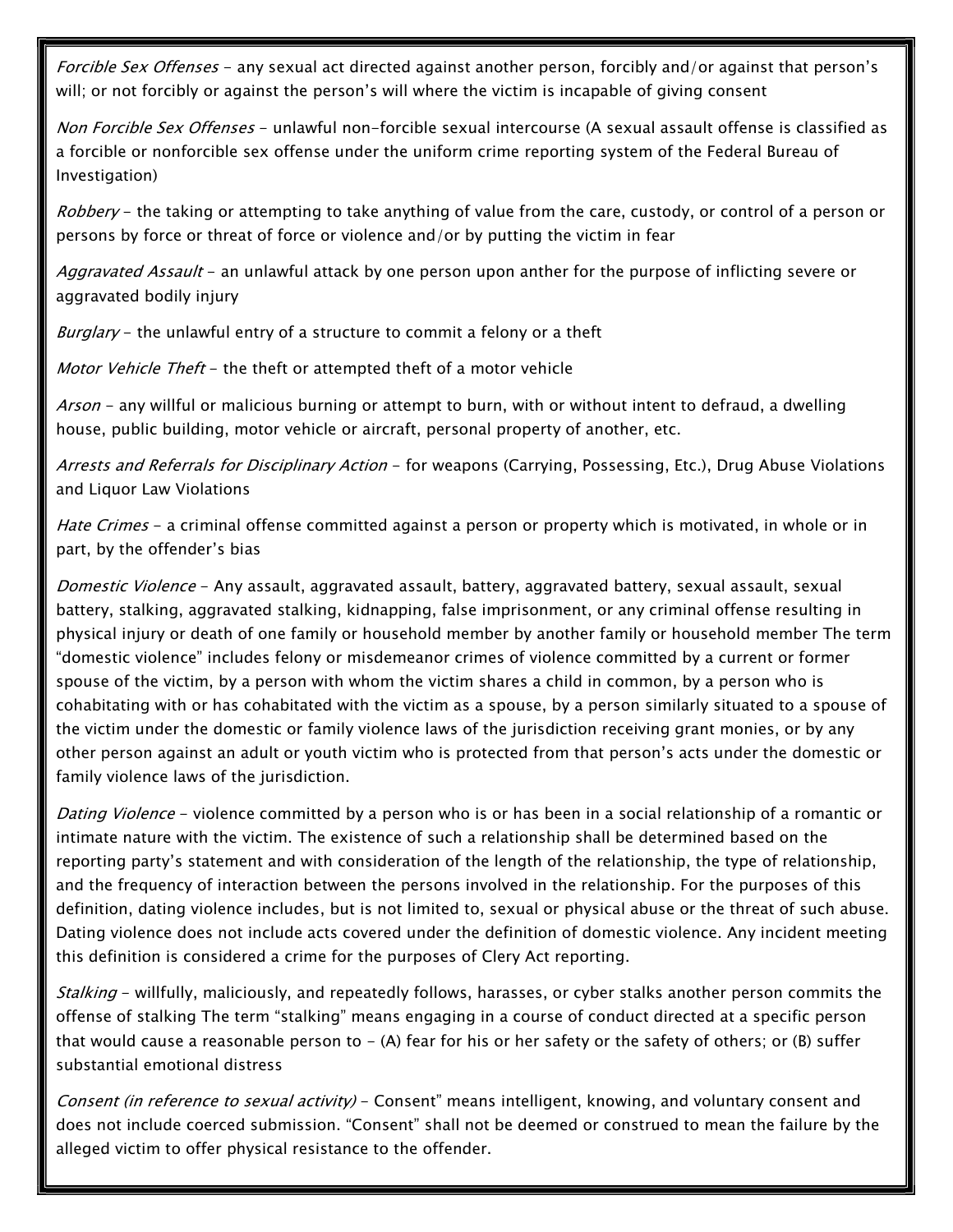(ABC) PROHIBITS DOMESTIC VIOLENCE, DATING VIOLENCE, SEXUAL ASSAULT, AND STALKING. SEX WITHOUT CONSENT IS A VIOLATION OF (ABC) POLICY. Whenever an incident of sexual assault, domestic violence, dating violence, or stalking occurs within the Clery geography of ABC, the victim has the option to notify campus security and/or local law enforcement and be assisted by campus authorities in notifying law enforcement if he/she chooses. Information will be gathered and forwarded to the local law enforcement agency for further investigation if warranted. We stress, to the victim, the importance of preserving any evidence of such crimes.

In the event of orders of protection, no contact orders, restraining orders, or similar lawful orders issued by a criminal, civil, or tribal court, ABC Administration will work closely with local law enforcement to ensure the proper level of protection is afforded to the victim by such document.

#### REPORTING CRIMINAL OFFENSES

To report a crime, contact Administration or the appropriate law enforcement agency, if it is an emergency, via 9-1-1. Crimes may be reported to the following authorities:

## Hidalgo County Sheriff's Office

(Office) 956-383-8114

#### Weslaco Police Department

(Office) 956-968-3181

#### http://www.weslacotx.gov/open government/report-crime.com

Any suspicious activity or person(s) seen in the parking lots, loitering around vehicles or inside buildings should be reported to Administration or appropriate law enforcement agency. Although victims are encouraged to report crimes, a victim may not wish to pursue action within the College system or the criminal justice system. Victims are still encouraged to make a confidential report, in order to reveal the possibility of a pattern of crime with regard to a particular location, method, or assailant, and alert the campus community to potential danger. Reports filed in the manner are counted and disclosed in the annual crimes statistics for the college.

Students, faculty and staff are encouraged to report crime information or tips anonymously by phone to administration or a form that is on display in lounge. Students, faculty and staff can also leave anonymous crime information or tips by calling Crime Stoppers at 956-968-TIPS or weslacocrimestoppers.com . Crime Stoppers is a non-profit organization dedicated to receiving and disseminating confidential crime information and tips to the appropriate investigating law enforcement agency.

If you are the alleged victim or accused (suspect), of a crime of violence, a forcible or non-forcible sex offense, a hate crime, domestic violence or dating violence, both the accuser and the accused students shall be simultaneously informed, in writing, of the outcome of the institutional disciplinary proceeding, the institution's procedures for the accused and the victim to appeal the results, any change in the results which occur prior to the time the results become final, or when the results become final.

#### ACCURATE & PROMPT REPORTING

Community members, students, faculty, staff, and guests are encouraged to report all crimes and public safety related incidents occurring on Campus to ABC Administration, and/or the appropriate law enforcement agency jurisdiction in a timely manner.

MONITORING AND RECORDING OF CRIMINAL ACTIVITY (OFFCAMPUS)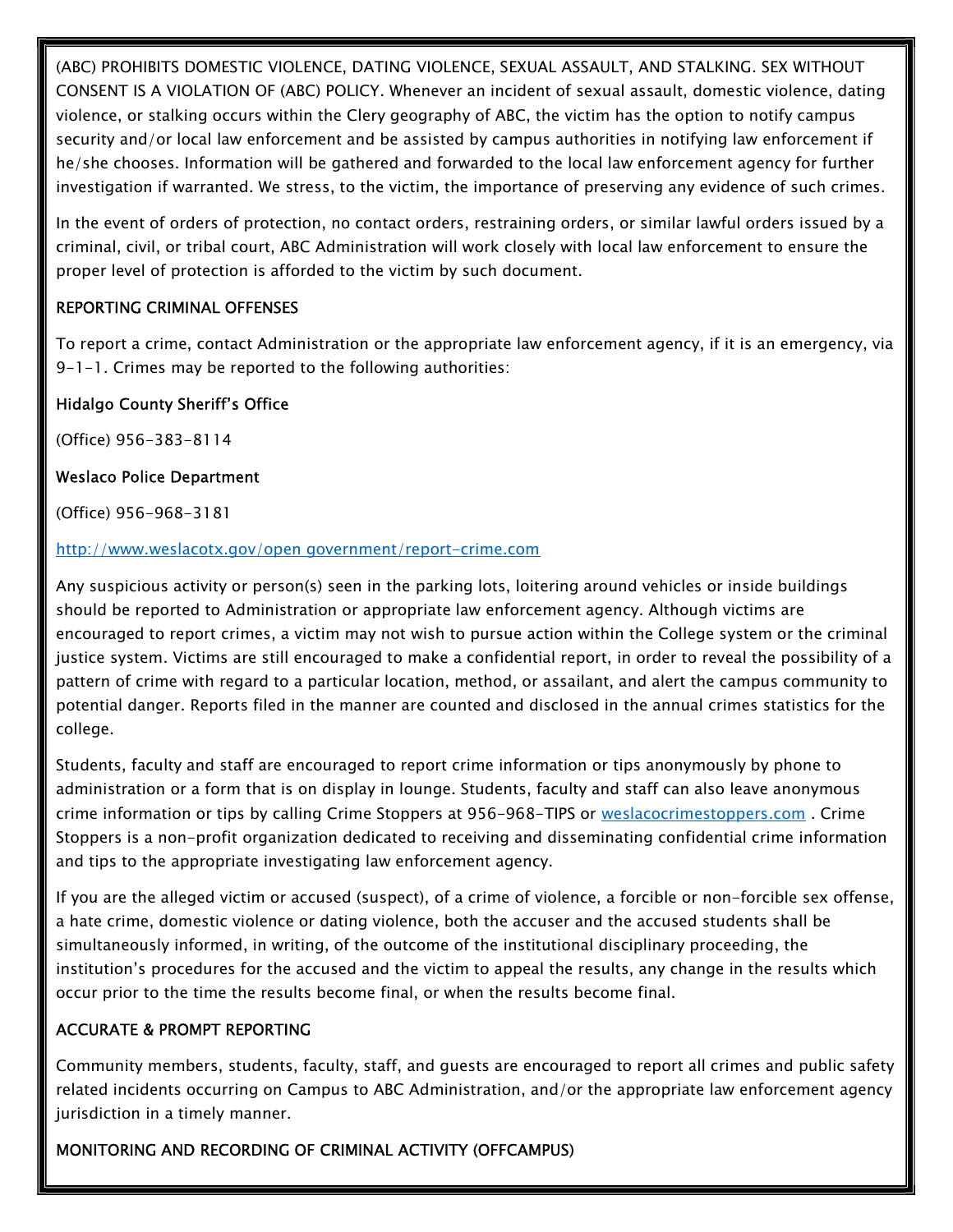Advanced Barber College does not provide security services to off-campus locations. Criminal activity is monitored and recorded by the appropriate law enforcement jurisdiction of occurrence.

#### EMERGENCY RESPONSE AND EVACUATION PROCEDURES

ABC has in place four major categories of response to emergency situations. The four categories are as follows: (1) Lockdown, (2) Shelter in Place, (3) Evacuation, (4) All Clear. The procedures are defined as follows:

#### EMERGENCY PROCEDURES

#### Lockdown

In the event of a "Lockdown" order by the ABC Administration, the following immediate steps shall be taken:

- 1. Immediately get students inside the classroom.
- 2. Lock the door.
- 3. Calmly advise students of the "Lockdown" status and to follow instructions.
- 4. Sit students on the floor, against a wall, not visible from the classroom door or windows.
- 5. Close the blinds.
- 6. Shut off the lights.
- 7. Do not open the door until an "All Clear" is given by administration or by police/security.

#### Shelter in Place

In the event of a "Shelter In Place" order by the ABC Administration, the following immediate steps shall be taken: (A "Shelter In Place" order is usually a weather-related issue.)

- 1. Immediately get students inside the classroom.
- 2. Check hallways for any other students/staff and get them inside also.
- 3. Faculty shall immediately and calmly communicate to their students that a "Shelter In Place" order has been initiated by the ABC Administration
- 4. After accounting for all students in attendance, faculty will lead students in an orderly manner to inner perimeter rooms, offices, bathrooms or hallway that affords additional protection from extreme weather, winds, flying glass or debris. If you are already in a room that is safe, stay there.
- 5. Faculty shall advise students and any other personnel in their charge to move away from any exterior windows. Stay in place until an "All Clear" is given by administration or by police/security.

#### Evacuation

In the event of an "Evacuation" order by the ABC Administration, the following immediate steps shall be taken:

- 1. Faculty will immediately advise students and any other personnel in their charge that an "Evacuation Order" has been issued. Faculty will advise students to calmly and quietly proceed to designated exits without running or shouting.
- 2. Depending on the threat or emergency situation, students should be instructed to evacuate at least 300 feet from the building.
- 3. Do not block or gather in parking lots. Emergency vehicles will need those areas. Stay in place until an "All Clear" is given by administration or by police/security.

#### All Clear

In the event of an "All Clear" order by the SJR State Administration, the following immediate steps shall be taken: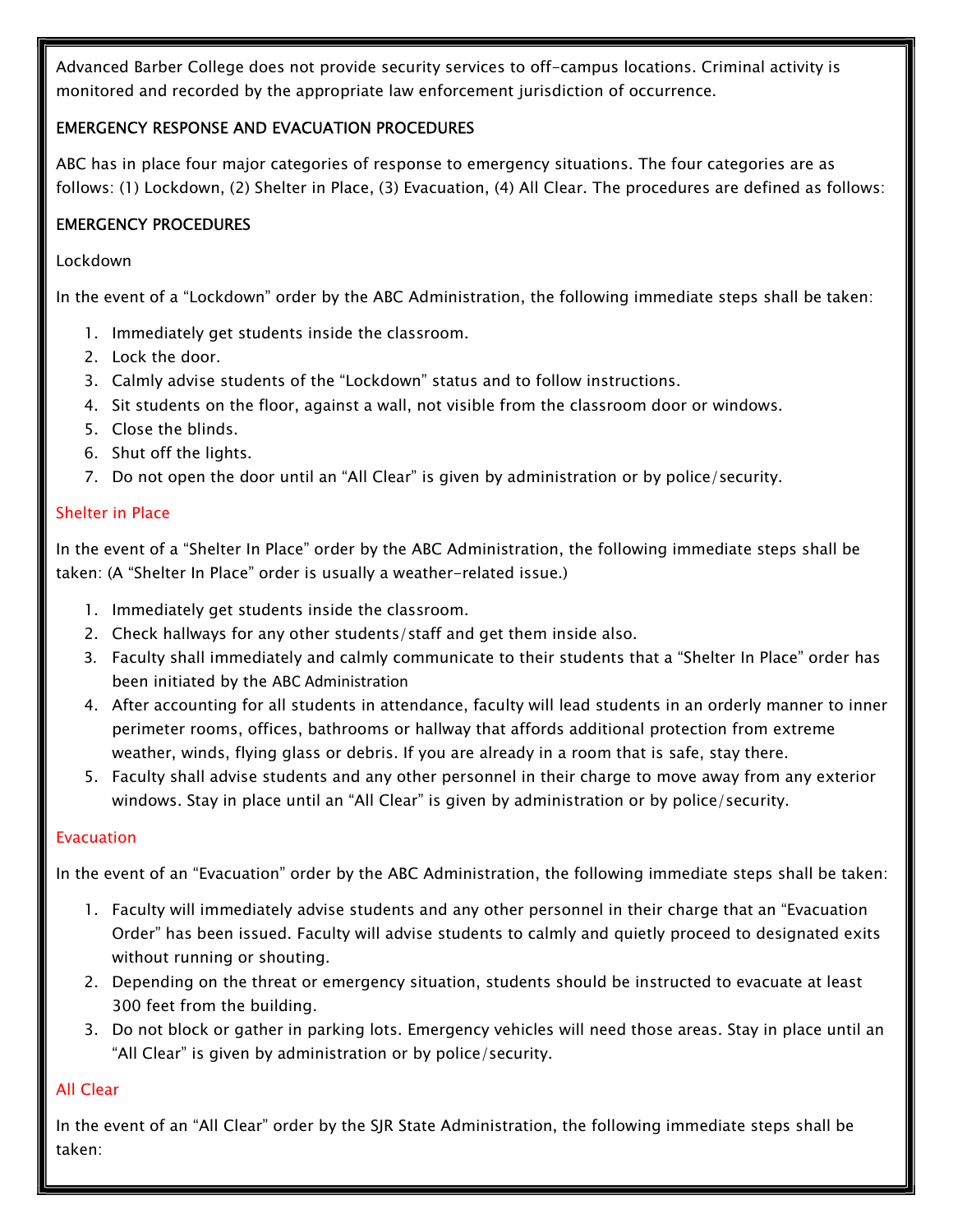Faculty shall advise students and any other personnel in their charge of the current "All Clear" status ordered by the ABC Administration. Doors should be unlocked and normal operating procedures should be implemented unless otherwise directed by administration or by police/security.

#### EMERGENCY DRILLS, TESTING AND EVACUATION PROCEDURES

ABC Administration will schedule annual drills to test the Emergency Procedures.

The Emergency Response Procedures are published on the College website and also are within the Annual Security Report. An email reminder is sent to all College personnel in reference to upcoming drills, along with a reminder of the procedures.

Each drill/test/evaluation of the Emergency Response Procedures is documented (date, time, and description) and kept in the Institutional Effectiveness Plan by the Director of Campus Safety and Security.

## SECURITY AND ACCESS TO COLLEGE FACILITIES

During business hours the College will be open to students, parents, employees, contractors, guests, and invitees. Full time personnel are issued keys to their assigned areas. The unlocking of certain rooms, during business hours, may require the assistance of ABC Administration. After business hours, all of the campus doors will be secured by keyed locks. During non-business hours, access to all College facilities is by key, if issued, or by admittance via Administration. Those requiring admittance, after hours, will have arranged prior authorization from the proper authority, to do so. Certain areas may be accessed after hours by authorized staff. ABC does not have on-campus student housing at this time. 2017

Pathways, sidewalks, stairwells and hallways are routinely checked by Security and Facilities personnel to insure proper lighting and no unforeseen obstructions.

## AUTHORITY OF CAMPUS SECURITY

There is no written memorandum of understanding between the College and the law enforcement agencies. All crime victims and witnesses are strongly encouraged to immediately report crimes to ABC Administration and the appropriate law enforcement agency. Prompt reporting of crimes will assure timely warning notices and timely disclosure of crime statistics. Criminal incidents that occur in close proximity to our campuses are communicated regularly to Administration.

## SECURITY AWARENESS

The Administration office provides security procedures and information during new student orientation. Security procedures and security information are also provided during ABC's yearly faculty and staff orientation. Primary crime prevention and awareness programs, which promote awareness of rape (sexual battery), acquaintance rape, domestic violence, dating violence, sexual assault, and stalking are offered to new students and new employees. The ABC Administration, in conjunction with local law enforcement personnel also offers crime prevention and safety/security awareness procedures programs upon request to students and employees. These programs are geared toward personal safety, theft prevention, CPR and Automatic External Defibrillator (AED) training. We also encourage both students and employees to be aware of their responsibility for their own security and the security of others.

When time is of the essence, concerning an immediate threat, information is released to the College community through the various ABC Emergency Notification Systems.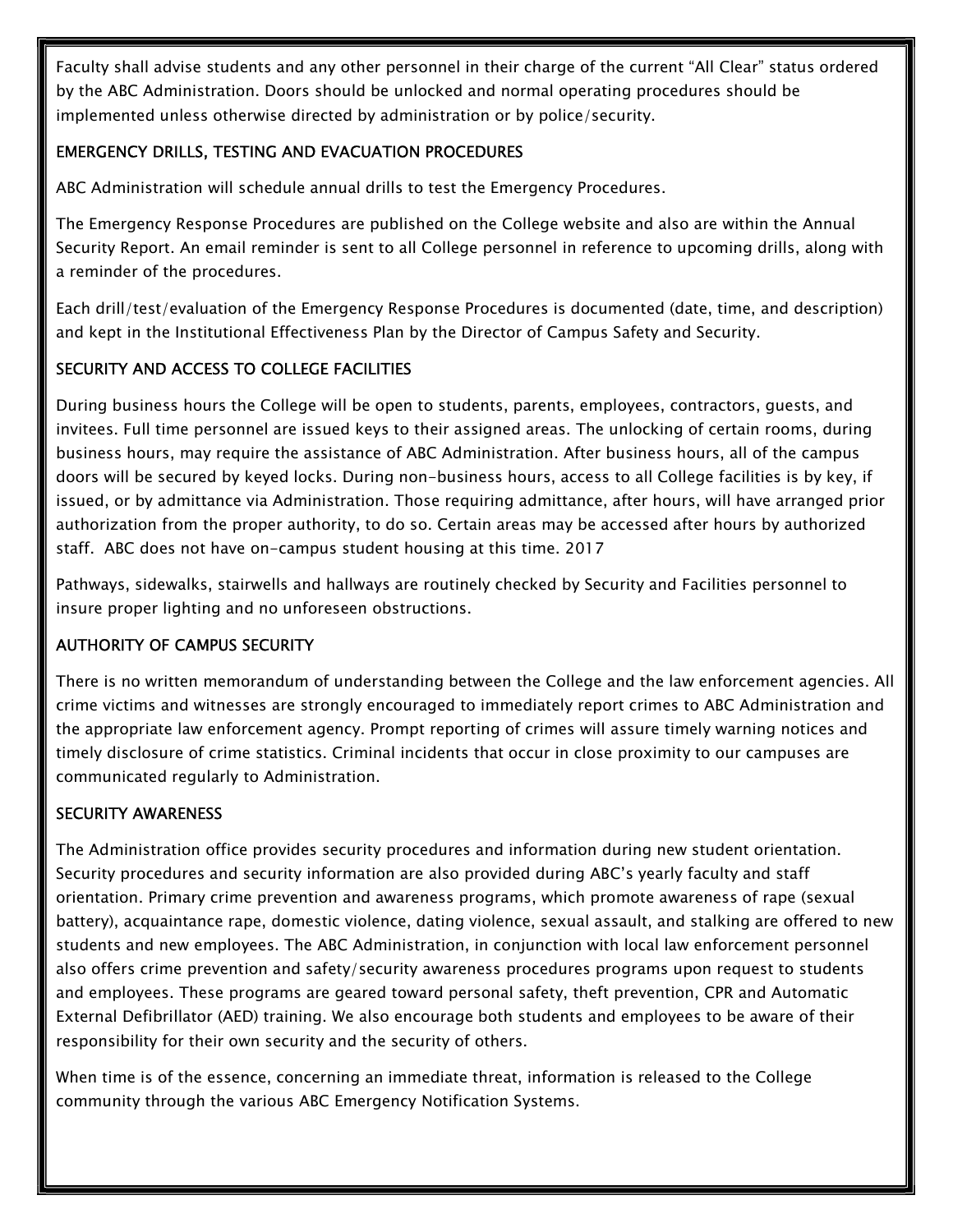#### Bystander Intervention

If you see a crime in progress, notify ABC Administration and call 911 as soon as possible. If it is not safe to personally intervene, continue to describe the incident to the 911 operator and describe exactly what you are witnessing and the location of the crime. The 911 operator will ask you questions regarding description of the suspect; if you see any weapon; information regarding the victim and possible injuries. If it is safe to do so, yell in a loud voice that the police have been called and they are responding. You may also call for help in a loud voice to let the perpetrator know that someone is observing what is happening. Be careful not to put yourself in harm's way. Approach the victim if safe to do so and provide aid and assistance until law enforcement or medical authorities arrive. Provide all information you know about the crime to the responding officer(s).

#### ABC ALCOHOL & DRUG NOTIFICATION

ABC is committed to providing an environment that enhances and supports student success. The academic community, including faculty, administrators, staff and students, has the collective responsibility to ensure that this environment is conducive to the student's development. The illegal use of harmful and addictive chemical substances poses a threat to the educational environment. Thus, in accordance with the Drug Free Schools and Communication Act Amendments of 1989, it is necessary to inform the College community of the harmful and addictive potential associated with the use of drugs, the incompatibility of illegal drugs with the educational mission of ABC, and the consequences of the use, possession, manufacture or sale of such drugs ABC Board of Trustees Rules outlines the accepted code of conduct for students and employees. The code, as documented in the student handbook and college catalog, includes the following:

- Any act or behavior on the part of the student or employee that tends to interfere with or otherwise disturb the orderly conduct, processes, functions and/or interests of the College is prohibited.
- Possession of alcoholic beverages or illegal drugs is prohibited on college property with the exception of alcohol served at officially sponsored college events.
- Any student, or employee, found to have used, possessed, or distributed a narcotic or other controlled substances, except as permitted by law, or used, possessed, or distributed any alcoholic beverage except as expressly permitted by law and college regulation, or public intoxication shall be subject to disciplinary sanctions, including, but not limited to suspension, probation, expulsion or termination. The College may also make a referral to legal authorities for appropriate actions.

For more information on penalties and dangers of drug use, go online at: www.dea.gov.

As a public institution whose mission is to foster human potential, ABC believes it is important to understand the health risks and other detrimental consequences associated with drug and alcohol abuse. The use of illicit drugs and the abuse of alcohol pose serious risks to one's health. Side effects include the symptoms of dilated pupils, elevated body temperature, increased heart rate, and increased blood pressure, impairment of judgment and mental functions, and loss of control and coordination. If ingested by a pregnant woman or nursing mother, these drugs pose serious risks to the health of fetuses and nursing infants, up to and including death.

ABC has partnered with Texas Tropical Health Care to provide confidential Assistance Program services, a resource to assist students with drug and alcohol issues or information. Texas Tropical provides support through in-person counseling, 24/7 telephone support, and connection to community resources. Online services providing numerous articles and informative sources regarding drug education are also available.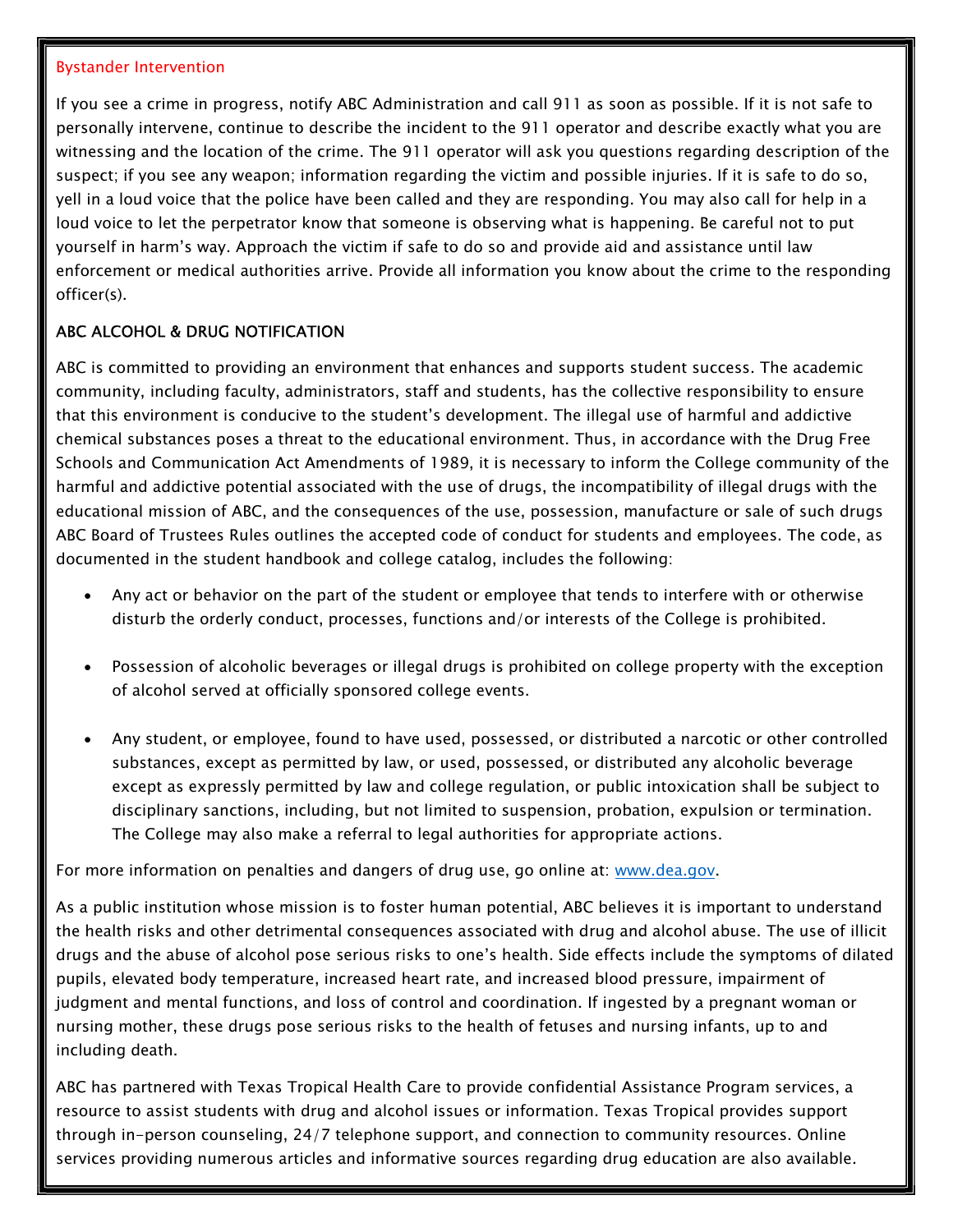#### TOBACCO USE POLICY

The College is now a tobacco free campus. The use of all forms of tobacco and smoking, including cigarettes, loose-leaf tobacco, snuff and electronic devices is prohibited. The tobacco-free policy will apply to all campus properties, walkways, sidewalks and parking lots, as well as personal vehicles in these areas and includes the removal of designated smoking areas.

## WEAPONS/FIREARMS POLICY

Prohibition of Firearms and Weapons on College Property or at College Events General Authorities: FS 1001.64, Chapter 790

## POLICY/PURPOSE:

ABC desires to maintain a safe environment for all of its students, faculty members, staff members, contractors, and visitors. This policy seeks to reduce the risk of injury or death associated with the intentional or accidental use of weapons.

#### APPLICABILITY/ACCOUNTABILITY:

This policy applies to all individuals who come onto property owned or controlled by St. Johns River State College or who attend events sponsored or hosted by the College, with exceptions as noted below.

#### POLICY STATEMENT:

ABC prohibits the possession, use, or storage of weapons on property owned or controlled by the College, including in a College vehicle, on one's person or in one's office. Additionally, ABC prohibits the possession, use, or storage of weapons at events sponsored or hosted by ABC, except as outlined in this policy.

#### DEFINITIONS:

Weapon – A thing designed or intended or which may reasonably be used for inflicting bodily harm. The term "weapon" includes firearms, swords, knives, incendiary devices, chemical devices, or missiles. The term "weapon" includes any object legally controlled as a weapon or treated as a weapon under the laws of the jurisdiction in which the College owned or controlled property is located.

Firearm – Any weapon (including a starter gun) which will, is designed to, or may readily be converted to expel a projectile by the action of an explosive; the frame or receiver of any such weapon; any firearm muffler or silencer; any destructive device; or any machine gun.

## EXCEPTIONS:

Notwithstanding the foregoing, ABC permits the following:

- 1. A law enforcement officer may carry onto College property or into College events those weapons that his or her law enforcement agency requires to be carried.
- 2. Not prohibited under this policy are legitimate tools appropriately used in authorized work on campus.
- 3. Individuals who carry a self-defense chemical spray, which is a device carried solely for the purposes of lawful self-defense that is compact in size, designed to be carried on or about the person, and contains not more than two ounces of chemical.

## VIOLATION AND DISCIPLINE:

Any person who violates this rule may be immediately removed from College premises, prohibited from returning, and/or referred for prosecution by authorities for any crime under local, state, or federal law.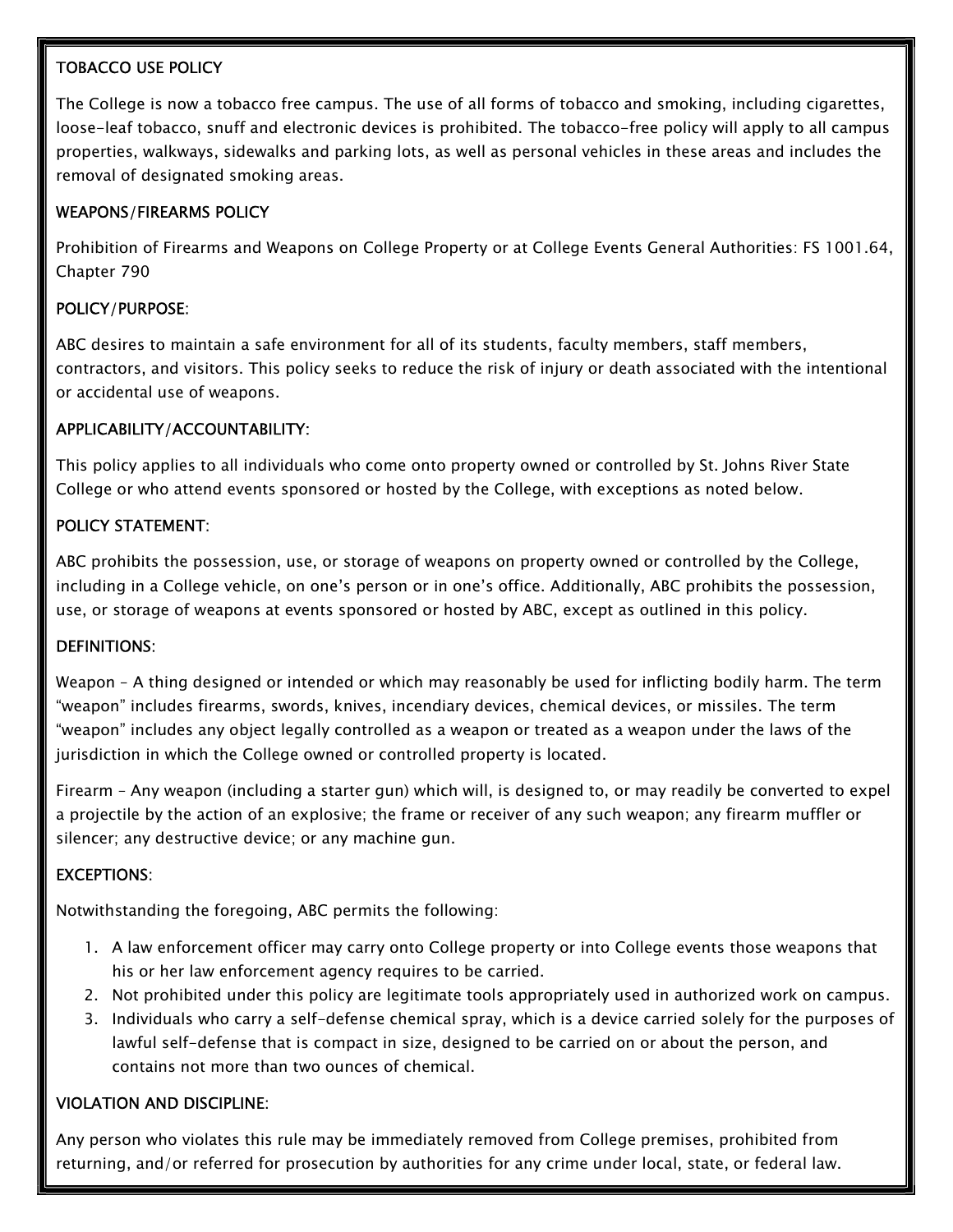Violation of this rule by a student is a violation of the Student Conduct Code. Employees who violate this rule are subject to appropriate discipline, which may include suspension and/or termination.

## ABC DISCIPLINARY PROCESS:

ABC will provide an orderly disciplinary process to insure the following objectives:

- Provide a prompt, fair, and impartial investigation and resolution.
- Will be conducted by officials who receive annual training on issues related to domestic violence, dating violence, sexual assault, and stalking and how to conduct an investigation and hearing process that protects the safety of victims and promotes accountability.
- The standard of evidence used, during any conduct proceeding, will be "a preponderance of the evidence."
- The accuser and the accused are entitled to the same opportunity to have others present during an institutional disciplinary proceeding including the opportunity to be accompanied to any related meeting or proceeding by an advisor of their choice.
- Both the accuser and accused shall be simultaneously informed, in writing, of:
	- a. The outcome of the institutional disciplinary proceeding.
	- b. The institution's procedures for the accused and the victim to appeal the results.
	- c. Any change in the results that occur prior to the time the results become final.
	- d. When the results become final.
- Information about how the institution will protect the confidentiality of victims.

• Written notification of students about existing counseling, health, mental health, victim advocacy, legal assistance, and other services available for victim's on-campus and in the community.

- Written notification of victims about options for, and available assistance in, changing academic, living, transportation, and working situations, if requested by the victim and such accommodations are reasonable available, regardless of whether the victim chooses to report the crime to campus police or local law enforcement.
- A student or employee who reports to the institution that they have been a victim of one of the aforementioned crimes shall be provided with a written explanation of the student or employee's rights and options.
- There shall be no retaliation against anyone who exercises rights under the Clery Act and Title IX (such retaliation is already prohibited).
- A student found responsible for a violation of College Policy could receive any of the following sanctions: Warning, Probation, Loss of Privileges, Fines, Restitution, Discretionary Sanctions, or College Suspension. In some cases, a student found responsible may be expelled from the College.
- The College will inform both the reporting party and responding party in writing of the outcome of the investigation and the appeal process. A resolution will be reached no later than sixty (60) days from the date the complaint is received.

#### APPEAL PROCESS:

1. A decision reached by the judicial body or a sanction imposed by the judicial advisor may be appealed by accused students or complainants to an appellate board within five (5) school days of the decision. Such appeals shall be in writing and shall be delivered to the Vice-President for Student Affairs/Assistant General Counsel or his/ her designee.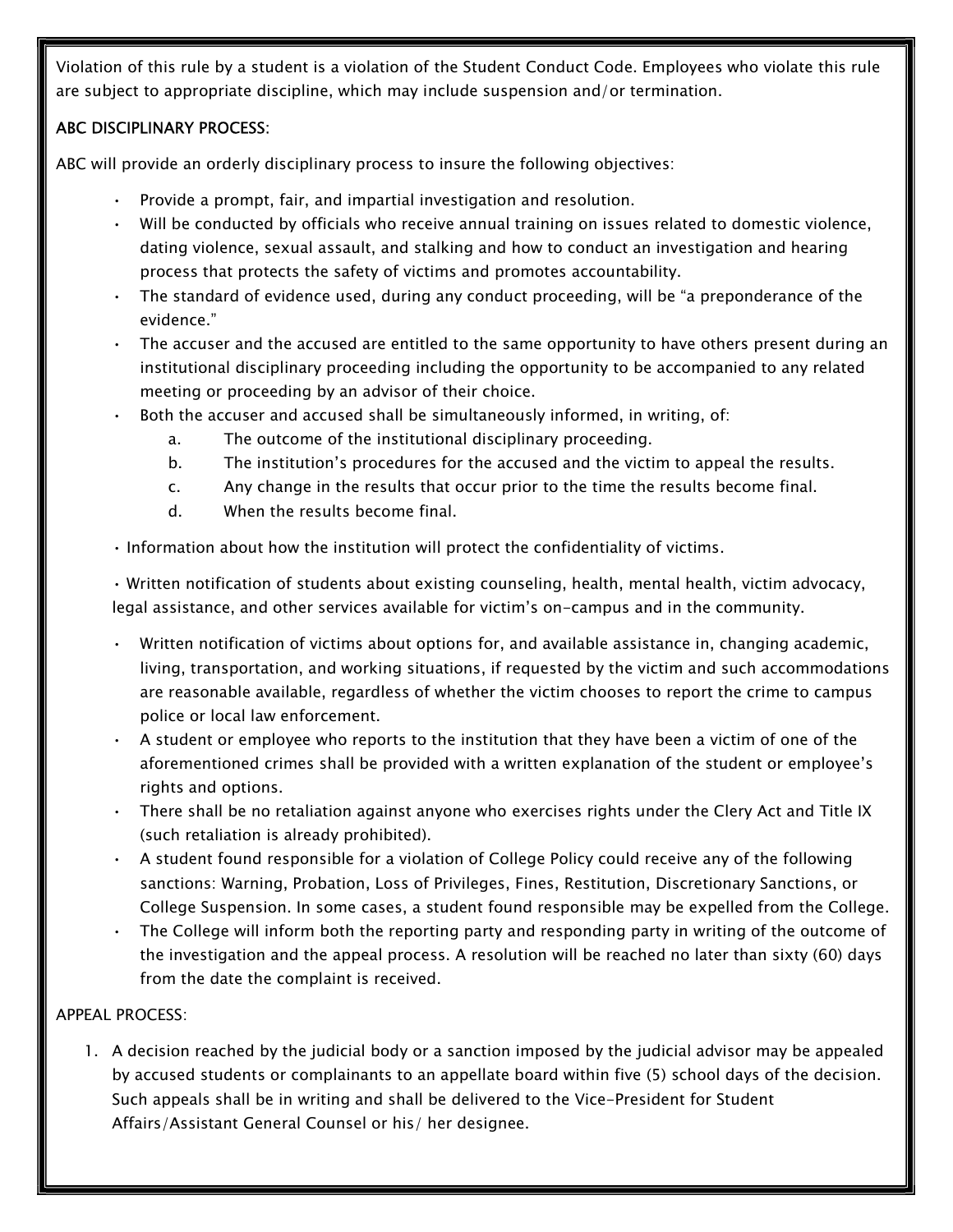- 2. Except as required to explain the basis of new evidence, an appeal shall be limited to review of the verbatim record of the initial hearing and supporting documents for one or more of the following purposes:
	- To determine whether the original hearing was conducted fairly in light of the charges and evidence presented, and in conformity with prescribed procedures giving the complaining party a reasonable opportunity to prepare and present evidence that the Student Code was violated, and giving the accused student a reasonable opportunity to prepare and present a rebuttal of those allegations.
	- To determine whether the decision reached regarding the accused student was based on substantial evidence, that is, whether the facts in the case were sufficient to establish that a violation of the Student Code occurred.
	- To determine whether the sanction(s) imposed were appropriate for the violation of the Student Code which the student was found to have committed.
	- To consider new evidence, sufficient to alter a decision or other relevant facts not brought out in the original hearing, because such evidence and/or facts were not known to the person appealing at the time of the original hearing.
- 3. If an appeal is upheld by the appellate board, the matter shall be remanded to the original judicial body and judicial advisor for re-opening of the hearing to allow reconsideration of the original determination and/or sanction(s).
- 4. In cases involving appeals by students accused of violating the Student Code, review of the sanction imposed by the appellate board may result in concurrence of the existing sanction, reduction of the exiting sanction, elimination of the existing sanction, or revision of the existing sanction.

#### DISCLOSURE OF RESULTS OF DISCIPLINARY PROCEEDINGS

Upon request, the College will disclose the results of any disciplinary proceeding conducted by the institution against a student who is the alleged perpetrator of any crime of violence or a non-forcible sex offense (statutory rape, incest) to the alleged victim or the victim's next of kin, if the victim is deceased.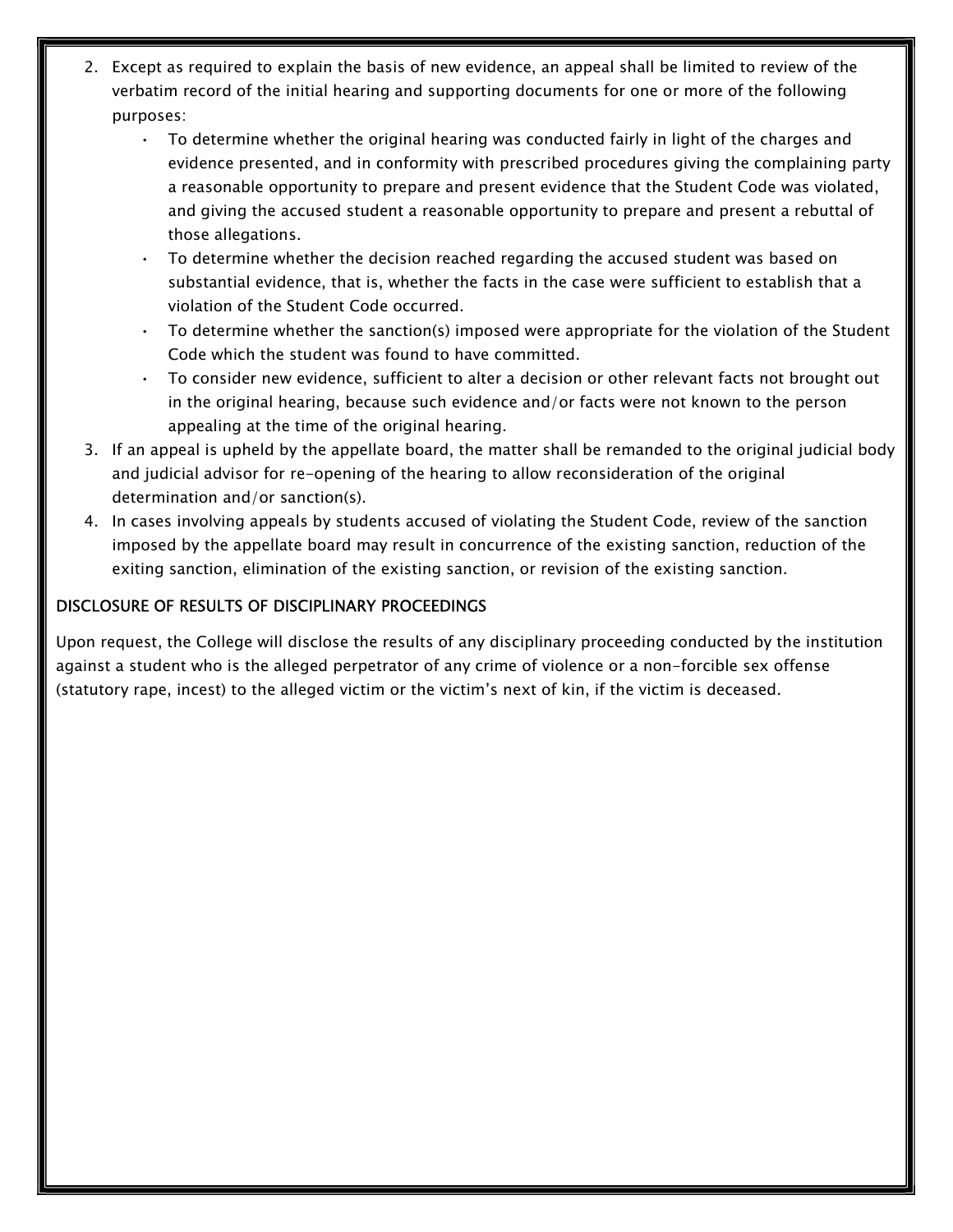#### 2018 Campus Safety and Security Survey

Institution: Main Campus (437608001) User ID: C4376081

#### Institution: Main Campus (437608001) User ID: C4376081

#### Criminal Offenses - On campus

For each of the following criminal offenses, enter the number reported to have occurred On Campus.

| Criminal offense                                                   |              | 2015 2016 2017 |              |
|--------------------------------------------------------------------|--------------|----------------|--------------|
| a. Murder/Non-negligent manslaughter                               | $\mathbf{0}$ | $\mathbf 0$    | $\mathbf 0$  |
| b. Negligent manslaughter                                          | $\mathbf{0}$ | $\mathbf 0$    | $\Omega$     |
| c. Rape                                                            | $\mathbf{0}$ | $\mathbf 0$    | $\Omega$     |
| d. Fondling                                                        | $\mathbf{0}$ | $\mathbf 0$    | $\mathbf{0}$ |
| e. Incest                                                          | 0            | $\mathbf 0$    | 0            |
| f. Statutory rape                                                  | 0            | $\mathbf 0$    | 0            |
| g. Robbery                                                         | 0            | $\mathbf 0$    | 0            |
| h. Aggravated assault                                              | $\mathbf{0}$ | $\pmb{0}$      | $\mathbf 0$  |
| i. Burglary                                                        | $\mathbf 0$  | $\overline{2}$ | $\mathbf 0$  |
| j. Motor vehicle theft (Do not include theft from a motor vehicle) | $\mathbf{0}$ | $\mathbf 0$    | $\mathbf{0}$ |
| k. Arson                                                           | 0            | $\mathbf 0$    | 0            |

Total occurrences On campus

#### Criminal Offenses - Public Property

For each of the following criminal offenses, enter the number reported to have occurred on Public Property.

| Total occurrences on Public Property |             |             |             |
|--------------------------------------|-------------|-------------|-------------|
| Criminal offense                     | 2015        | 2016        | 2017        |
| a. Murder/Non-negligent manslaughter | 0           | 0           | 0           |
| b. Negligent manslaughter            | 0           | $\mathbf 0$ | 0           |
| c. Rape                              | 0           | $\mathbf 0$ | $\mathbf 0$ |
| d. Fondling                          | $\mathbf 0$ | $\mathbf 0$ | $\mathbf 0$ |
| e. Incest                            | 0           | $\mathbf 0$ | 0           |
| f. Statutory rape                    | 0           | $\mathbf 0$ | $\mathbf 0$ |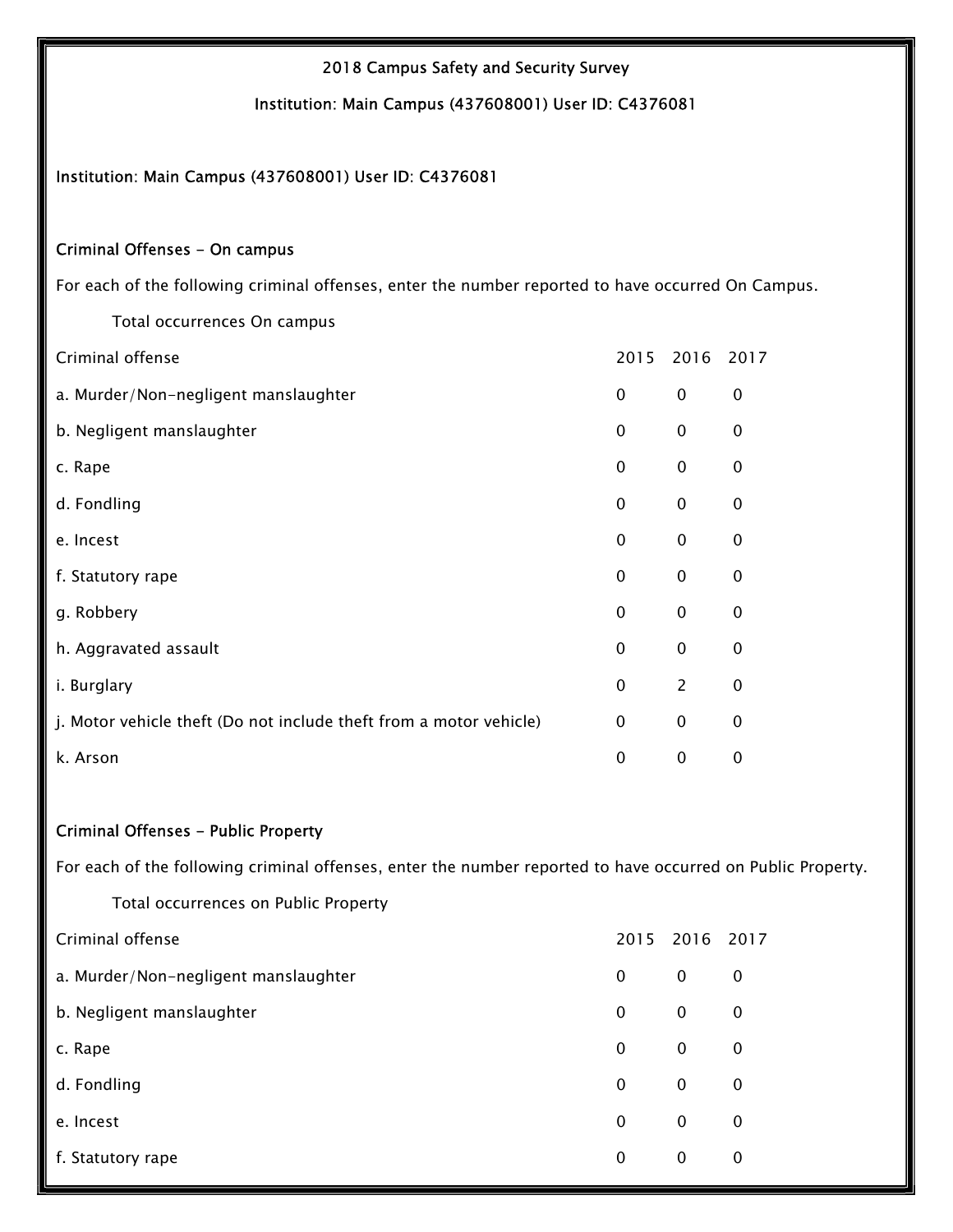| g. Robbery                                                         | 0                 | $\overline{\mathbf{0}}$ | 0                       |
|--------------------------------------------------------------------|-------------------|-------------------------|-------------------------|
| h. Aggravated assault                                              | $0 \qquad \qquad$ | $\overline{\mathbf{0}}$ | $\overline{\mathbf{0}}$ |
| i. Burglary                                                        | 0                 | $0\qquad 0$             |                         |
| j. Motor vehicle theft (Do not include theft from a motor vehicle) | $\mathbf{0}$      | $\mathbf{0}$            | $\Omega$                |
| k. Arson                                                           | 0                 | $\overline{0}$          |                         |

## Hate Crimes - On campus

For the criminal offenses listed below, first enter the total number of Hate Crimes that were reported to have occurred on campus. Then break down each total by category of bias (e.g., race, religion).

Occurrences of Hate crimes

| Criminal offense                             | 2017 Total   | Category of Bias for crimes reported in 2017 |                    |             |             |                        |   |             |             |                 |
|----------------------------------------------|--------------|----------------------------------------------|--------------------|-------------|-------------|------------------------|---|-------------|-------------|-----------------|
|                                              | Race         | Religion                                     | Sexual orientation |             | Gender      | <b>Gender Identity</b> |   | Disability  | Ethnicity   | National Origin |
| a. Murder/ Non-negligent manslaughter        | 0            | 0                                            | $\mathbf 0$        | $\mathsf 0$ | $\mathbf 0$ | 0                      | 0 | $\mathsf 0$ | $\pmb{0}$   |                 |
| c. Rape                                      | $\mathbf 0$  | $\pmb{0}$                                    | 0                  | $\mathbf 0$ | $\mathbf 0$ | $\mathbf 0$            | 0 | $\mathbf 0$ | $\mathbf 0$ |                 |
| d. Fondling                                  | 0            | 0                                            | $\mathbf 0$        | $\mathbf 0$ | $\mathbf 0$ | 0                      | 0 | $\mathbf 0$ | 0           |                 |
| e. Incest                                    | 0            | $\pmb{0}$                                    | $\pmb{0}$          | $\mathbf 0$ | $\mathbf 0$ | 0                      | 0 | $\mathbf 0$ | $\pmb{0}$   |                 |
| f. Statutory rape                            | 0            | 0                                            | 0                  | $\mathbf 0$ | $\pmb{0}$   | 0                      | 0 | $\mathbf 0$ | $\mathbf 0$ |                 |
| g. Robbery                                   | 0            | 0                                            | $\mathbf 0$        | $\mathbf 0$ | $\mathbf 0$ | 0                      | 0 | $\mathbf 0$ | $\pmb{0}$   |                 |
| h. Aggravated assault                        | 0            | 0                                            | $\mathbf 0$        | $\mathbf 0$ | $\mathbf 0$ | 0                      | 0 | $\mathbf 0$ | $\pmb{0}$   |                 |
| i. Burglary                                  | $\pmb{0}$    | $\pmb{0}$                                    | $\mathbf 0$        | $\mathbf 0$ | $\pmb{0}$   | 0                      | 0 | $\mathbf 0$ | $\mathbf 0$ |                 |
| j. Motor vehicle theft                       |              |                                              |                    |             |             |                        |   |             |             |                 |
| (Do not include theft from a motor vehicle)  | 0            | $\pmb{0}$                                    | $\pmb{0}$          | $\mathsf 0$ | $\pmb{0}$   | 0                      | 0 | $\mathsf 0$ | $\pmb{0}$   |                 |
| k. Arson                                     | $\mathbf 0$  | 0                                            | $\mathbf 0$        | $\mathbf 0$ | $\mathbf 0$ | $\mathbf 0$            | 0 | $\mathbf 0$ | 0           |                 |
| I. Simple assault                            | 0            | 0                                            | $\mathbf 0$        | $\mathbf 0$ | $\mathbf 0$ | 0                      | 0 | $\mathbf 0$ | 0           |                 |
| m. Larceny-theft                             | $\mathbf 0$  | 0                                            | 0                  | $\mathbf 0$ | $\mathbf 0$ | $\mathbf 0$            | 0 | $\mathbf 0$ | $\mathbf 0$ |                 |
| n. Intimidation                              | 0            | $\pmb{0}$                                    | $\mathbf 0$        | $\mathbf 0$ | $\mathbf 0$ | 0                      | 0 | $\mathbf 0$ | $\mathbf 0$ |                 |
| o. Destruction/damage/ vandalism of property | $\mathbf{0}$ | 0                                            | 0                  | $\mathbf 0$ | 0           | 0                      | 0 | 0           | 0           |                 |

#### Occurrences of Hate crimes

| <b>Criminal offense</b>               | 2016 Total Category of Bias for crimes reported in 2016 |              |          |                    |             |             |                 |             |             |             |                 |
|---------------------------------------|---------------------------------------------------------|--------------|----------|--------------------|-------------|-------------|-----------------|-------------|-------------|-------------|-----------------|
|                                       |                                                         | Race         | Religion | Sexual orientation |             | Gender      | Gender Identity |             | Disability  | Ethnicity   | National Origin |
| a. Murder/ Non-negligent manslaughter |                                                         | 0            | 0        | $\mathbf 0$        | $\mathbf 0$ | 0           | $\mathbf 0$     | 0           | $\mathbf 0$ | 0           |                 |
| c. Rape                               |                                                         | $\mathbf{0}$ | 0        | $\mathbf 0$        | $\mathbf 0$ | $\mathbf 0$ | $\mathbf 0$     | $\mathbf 0$ | $\mathbf 0$ | $\mathbf 0$ |                 |
| d. Fondling                           |                                                         | $\mathbf{0}$ | 0        | $\mathbf 0$        | $\mathbf 0$ | $\mathbf 0$ | $\mathbf 0$     | $\mathbf 0$ | $\mathbf 0$ | $\mathbf 0$ |                 |
| e. Incest                             |                                                         | $\mathbf{0}$ | 0        | $\mathbf 0$        | $\mathbf 0$ | $\mathbf 0$ | $\mathbf 0$     | $\mathbf 0$ | $\mathbf 0$ | $\mathbf 0$ |                 |
| f. Statutory rape                     |                                                         | 0            | 0        | 0                  | $\mathbf 0$ | $\mathbf 0$ | $\mathbf 0$     | $\mathbf 0$ | $\mathbf 0$ | $\mathbf 0$ |                 |
| g. Robbery                            |                                                         | 0            | 0        | $\mathbf 0$        | $\mathbf 0$ | $\mathbf 0$ | $\mathbf 0$     | $\mathbf 0$ | $\mathbf 0$ | $\mathbf 0$ |                 |
|                                       |                                                         |              |          |                    |             |             |                 |             |             |             |                 |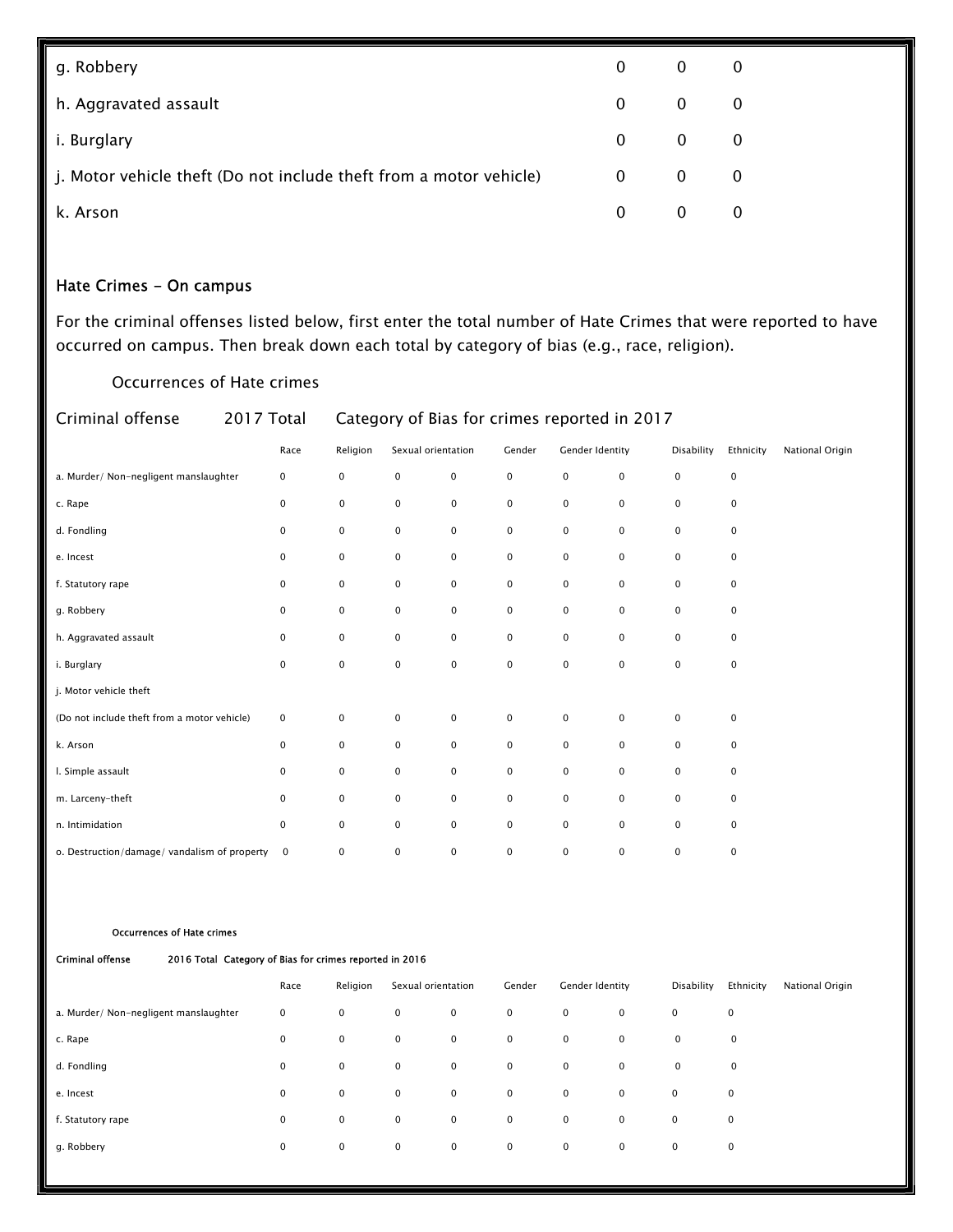| h. Aggravated assault                          | $\mathbf 0$ | $\mathbf 0$ | $\mathbf 0$ | $\mathbf 0$ | $\mathbf 0$ | $\mathbf 0$ | $\mathbf 0$  | $\mathbf 0$ | $\mathbf 0$ |
|------------------------------------------------|-------------|-------------|-------------|-------------|-------------|-------------|--------------|-------------|-------------|
| i. Burglary                                    | $\mathbf 0$ | 0           | $\mathbf 0$ | $\mathbf 0$ | $\mathbf 0$ | $\mathbf 0$ | $\mathbf{0}$ | $\mathbf 0$ | $\mathbf 0$ |
| j. Motor vehicle theft                         |             |             |             |             |             |             |              |             |             |
| (Do not include theft from a motor vehicle)    | 0           | 0           | $\mathbf 0$ | $\mathbf 0$ | $\mathbf 0$ | $\mathbf 0$ | $\mathbf 0$  | $\mathbf 0$ | 0           |
| k. Arson                                       | 0           | $\mathbf 0$ | $\mathbf 0$ | $\mathbf 0$ | $\mathbf 0$ | $\mathbf 0$ | $\mathbf 0$  | $\mathbf 0$ | 0           |
| I. Simple assault                              | $\mathbf 0$ | $\mathbf 0$ | $\mathbf 0$ | $\mathbf 0$ | $\mathbf 0$ | $\mathbf 0$ | $\mathbf 0$  | $\mathsf 0$ | $\mathbf 0$ |
| m. Larceny-theft                               | $\mathbf 0$ | $\mathbf 0$ | $\mathbf 0$ | $\mathbf 0$ | $\mathbf 0$ | $\mathbf 0$ | $\mathbf 0$  | $\mathsf 0$ | $\mathbf 0$ |
| n. Intimidation                                | $\mathbf 0$ | $\mathbf 0$ | $\mathbf 0$ | $\mathbf 0$ | $\mathbf 0$ | $\mathbf 0$ | $\mathbf 0$  | $\mathsf 0$ | $\mathsf 0$ |
| o. Destruction/damage/ vandalism of property 0 |             | $\mathbf 0$ | $\mathbf 0$ | $\mathbf 0$ | 0           | 0           | $\mathbf 0$  | $\mathbf 0$ | 0           |

#### Occurrences of Hate crimes

#### Criminal offense 2015 Total Category of Bias for crimes reported in 2015

|                                              | Race        | Religion  | Sexual orientation |             | Gender      | Gender Identity |                     | Disability  | Ethnicity           | National Origin |
|----------------------------------------------|-------------|-----------|--------------------|-------------|-------------|-----------------|---------------------|-------------|---------------------|-----------------|
| a. Murder/ Non-negligent manslaughter        | $\pmb{0}$   | 0         | $\mathsf 0$        | $\mathsf 0$ | $\pmb{0}$   | $\mathbf 0$     | $\mathbf 0$         | 0           | $\mathsf 0$         |                 |
| c. Rape                                      | $\pmb{0}$   | 0         | $\pmb{0}$          | $\pmb{0}$   | $\pmb{0}$   | 0               | $\mathbf 0$         | 0           | $\pmb{0}$           |                 |
| d. Fondling                                  | $\mathbf 0$ | 0         | $\pmb{0}$          | $\pmb{0}$   | $\pmb{0}$   | $\mathbf 0$     | $\mathbf 0$         | $\mathbf 0$ | $\mathbf 0$         |                 |
| e. Incest                                    | $\mathbf 0$ | 0         | $\pmb{0}$          | $\pmb{0}$   | $\pmb{0}$   | $\mathbf 0$     | $\mathbf 0$         | $\mathbf 0$ | $\mathbf 0$         |                 |
| f. Statutory rape                            | $\mathbf 0$ | 0         | $\pmb{0}$          | $\mathbf 0$ | $\mathbf 0$ | $\mathbf 0$     | $\mathbf 0$         | $\mathbf 0$ | $\mathbf 0$         |                 |
| g. Robbery                                   | $\mathbf 0$ | 0         | $\pmb{0}$          | $\mathbf 0$ | $\pmb{0}$   | $\mathbf 0$     | $\mathbf 0$         | 0           | $\mathbf 0$         |                 |
| h. Aggravated assault                        | 0           | 0         | $\pmb{0}$          | $\mathbf 0$ | $\pmb{0}$   | $\mathbf 0$     | $\mathbf 0$         | 0           | $\mathbf 0$         |                 |
| i. Burglary                                  | $\mathbf 0$ | 0         | $\pmb{0}$          | $\mathbf 0$ | $\pmb{0}$   | $\mathbf 0$     | $\mathbf 0$         | $\mathbf 0$ | $\mathbf 0$         |                 |
| j. Motor vehicle theft                       | $\mathbf 0$ | 0         | $\pmb{0}$          | $\pmb{0}$   | $\pmb{0}$   | $\mathbf 0$     | $\mathbf 0$         | 0           | $\mathbf 0$         |                 |
| k. Arson                                     | $\mathbf 0$ | 0         | $\pmb{0}$          | $\pmb{0}$   | $\pmb{0}$   | 0               | $\mathbf 0$         | $\mathbf 0$ | $\mathbf 0$         |                 |
| I. Simple assault                            | $\mathbf 0$ | 0         | $\pmb{0}$          | $\pmb{0}$   | $\pmb{0}$   | $\mathbf 0$     | $\mathbf 0$         | $\mathbf 0$ | $\mathbf 0$         |                 |
| m. Larceny-theft                             | $\mathbf 0$ | 0         | $\pmb{0}$          | $\mathsf 0$ | $\pmb{0}$   | $\mathbf 0$     | $\mathbf 0$         | $\mathbf 0$ | $\mathbf 0$         |                 |
| n. Intimidation                              | $\pmb{0}$   | $\pmb{0}$ | $\pmb{0}$          | $\pmb{0}$   | $\pmb{0}$   | $\mathbf 0$     | $\mathsf{O}\xspace$ | $\mathbf 0$ | $\mathsf{O}\xspace$ |                 |
| o. Destruction/damage/ vandalism of property | $\mathbf 0$ | 0         | 0                  | $\pmb{0}$   | $\pmb{0}$   | 0               | 0                   | 0           | $\mathsf 0$         |                 |

#### Hate Crimes - Public Property

Occurrences of Hate crimes

For the criminal offenses listed below, first enter the total number of Hate Crimes that were reported to have occurred on Public Property. Then break down each total by category of bias (e.g., race, religion).

| <b>Criminal offense</b><br>2017 Total Category of Bias for crimes reported in 2017 |             |             |                     |             |             |                 |             |            |             |                 |  |
|------------------------------------------------------------------------------------|-------------|-------------|---------------------|-------------|-------------|-----------------|-------------|------------|-------------|-----------------|--|
|                                                                                    | Race        | Religion    | Sexual orientation  |             | Gender      | Gender Identity |             | Disability | Ethnicity   | National origin |  |
| a. Murder/ Non-negligent manslaughter                                              | $\mathbf 0$ | 0           | $\mathsf{O}\xspace$ | $\mathbf 0$ | $\pmb{0}$   | $\mathbf 0$     | $\mathbf 0$ | 0          | $\mathsf 0$ |                 |  |
| c. Rape                                                                            | 0           | $\mathbf 0$ | $\mathbf 0$         | $\mathbf 0$ | $\mathbf 0$ | $\mathbf 0$     | $\mathbf 0$ | 0          | $\mathbf 0$ |                 |  |
| d. Fondling                                                                        | $\pmb{0}$   | $\mathbf 0$ | $\mathbf 0$         | $\mathbf 0$ | $\pmb{0}$   | $\mathbf 0$     | $\mathbf 0$ | 0          | $\mathbf 0$ |                 |  |
| e. Incest                                                                          | 0           | 0           | $\mathbf 0$         | $\mathbf 0$ | $\mathbf 0$ | $\mathbf 0$     | $\mathbf 0$ | 0          | $\mathbf 0$ |                 |  |
| f. Statutory rape                                                                  | $\mathbf 0$ | $\mathbf 0$ | $\mathbf 0$         | $\mathbf 0$ | $\mathbf 0$ | $\mathbf 0$     | $\mathbf 0$ | 0          | $\mathbf 0$ |                 |  |
| g. Robbery                                                                         | $\mathbf 0$ | $\mathbf 0$ | $\mathbf 0$         | $\mathbf 0$ | $\pmb{0}$   | $\mathbf 0$     | $\mathbf 0$ | 0          | $\mathbf 0$ |                 |  |
| h. Aggravated assault                                                              | 0           | 0           | $\mathbf 0$         | $\mathbf 0$ | $\mathbf 0$ | $\mathbf 0$     | $\mathbf 0$ | 0          | $\mathbf 0$ |                 |  |
| i. Burglary                                                                        | 0           | 0           | $\mathsf{O}\xspace$ | $\mathbf 0$ | $\pmb{0}$   | $\mathbf 0$     | $\mathbf 0$ | 0          | $\mathbf 0$ |                 |  |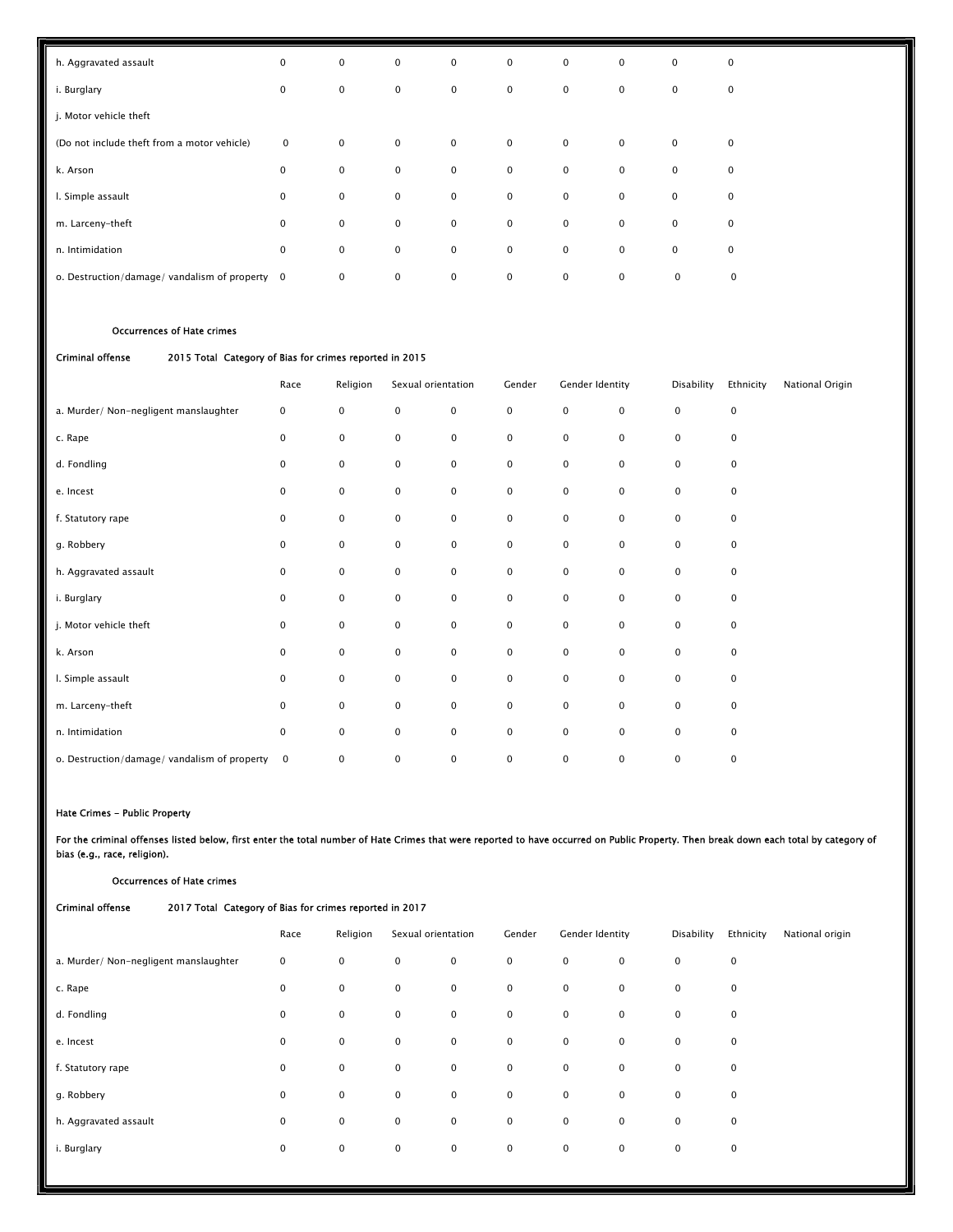| j. Motor vehicle theft                       |              |              |             |             |             |             |             |             |             |
|----------------------------------------------|--------------|--------------|-------------|-------------|-------------|-------------|-------------|-------------|-------------|
| (Do not include theft from a motor vehicle)  | $\mathbf 0$  | $\mathbf 0$  | $\mathbf 0$ | $\mathbf 0$ | $\mathbf 0$ | $\mathbf 0$ | $\mathbf 0$ | $\mathbf 0$ | $\mathbf 0$ |
| k. Arson                                     | $\mathbf 0$  | $\mathbf{0}$ | $\mathbf 0$ | $\mathbf 0$ | $\mathbf 0$ | $\mathbf 0$ | $\mathbf 0$ | $\mathbf 0$ | $\mathbf 0$ |
| I. Simple assault                            | $\mathbf 0$  | $\mathbf 0$  | $\mathbf 0$ | $\mathbf 0$ | $\mathbf 0$ | $\mathbf 0$ | $\mathbf 0$ | $\mathbf 0$ | $\mathbf 0$ |
| m. Larceny-theft                             | $\mathbf 0$  | $\mathbf 0$  | $\mathbf 0$ | $\mathbf 0$ | $\mathbf 0$ | $\mathbf 0$ | $\mathbf 0$ | $\mathbf 0$ | $\mathbf 0$ |
| n. Intimidation                              | $\mathbf 0$  | $\mathbf 0$  | $\mathbf 0$ | $\mathbf 0$ | $\mathbf 0$ | $\mathbf 0$ | $\mathbf 0$ | $\mathbf 0$ | $\mathbf 0$ |
| o. Destruction/damage/ vandalism of property | $\mathbf{0}$ | $\mathbf 0$  | $\mathbf 0$ | $\mathbf 0$ | $\mathbf 0$ | $\mathbf 0$ | $\mathbf 0$ | $\mathbf 0$ | $\mathbf 0$ |

#### Occurrences of Hate crimes

#### Criminal offense 2016 Total Category of Bias for crimes reported in 2016

|                                              | Race        | Religion            | Sexual orientation |                     | Gender              | Gender identity |             | Disability | Ethnicity           | National origin |
|----------------------------------------------|-------------|---------------------|--------------------|---------------------|---------------------|-----------------|-------------|------------|---------------------|-----------------|
| a. Murder/ Non-negligent manslaughter        | 0           | 0                   | $\mathsf 0$        | $\mathsf 0$         | $\mathsf{O}\xspace$ | 0               | $\mathsf 0$ | 0          | $\mathsf{O}\xspace$ |                 |
| c. Rape                                      | $\mathbf 0$ | 0                   | $\mathbf 0$        | $\mathbf 0$         | 0                   | $\mathbf 0$     | $\mathbf 0$ | 0          | $\mathbf 0$         |                 |
| d. Fondling                                  | 0           | 0                   | $\pmb{0}$          | $\pmb{0}$           | $\pmb{0}$           | $\mathbf 0$     | $\mathbf 0$ | 0          | $\mathbf 0$         |                 |
| e. Incest                                    | 0           | 0                   | $\pmb{0}$          | $\pmb{0}$           | $\pmb{0}$           | $\mathbf 0$     | $\pmb{0}$   | 0          | $\mathbf 0$         |                 |
| f. Statutory rape                            | 0           | 0                   | $\pmb{0}$          | $\pmb{0}$           | $\pmb{0}$           | $\mathbf 0$     | $\mathbf 0$ | 0          | $\mathbf 0$         |                 |
| g. Robbery                                   | 0           | 0                   | $\pmb{0}$          | $\pmb{0}$           | $\pmb{0}$           | $\mathbf 0$     | $\mathbf 0$ | 0          | $\mathbf 0$         |                 |
| h. Aggravated assault                        | 0           | 0                   | $\mathbf 0$        | $\mathbf 0$         | $\mathbf 0$         | $\mathbf 0$     | $\mathbf 0$ | 0          | $\mathbf 0$         |                 |
| i. Burglary                                  | 0           | $\mathsf{O}\xspace$ | $\pmb{0}$          | $\pmb{0}$           | $\pmb{0}$           | $\mathbf 0$     | $\mathbf 0$ | 0          | $\mathbf 0$         |                 |
| j. Motor vehicle theft                       |             |                     |                    |                     |                     |                 |             |            |                     |                 |
| (Do not include theft from a motor vehicle)  | $\mathbf 0$ | 0                   | $\mathsf 0$        | $\mathsf{O}\xspace$ | $\mathbf 0$         | $\mathbf 0$     | $\mathbf 0$ | 0          | $\mathsf 0$         |                 |
| k. Arson                                     | 0           | 0                   | $\pmb{0}$          | $\pmb{0}$           | $\pmb{0}$           | $\mathbf 0$     | $\mathbf 0$ | 0          | $\mathbf 0$         |                 |
| I. Simple assault                            | $\mathbf 0$ | 0                   | $\pmb{0}$          | $\mathbf 0$         | $\mathbf 0$         | $\mathbf 0$     | $\mathbf 0$ | 0          | $\mathbf 0$         |                 |
| m. Larceny-theft                             | 0           | 0                   | $\pmb{0}$          | $\pmb{0}$           | $\pmb{0}$           | 0               | $\mathbf 0$ | 0          | $\mathbf 0$         |                 |
| n. Intimidation                              | 0           | 0                   | $\pmb{0}$          | $\pmb{0}$           | $\pmb{0}$           | $\mathbf 0$     | $\mathbf 0$ | 0          | $\mathbf 0$         |                 |
| o. Destruction/damage/ vandalism of property | $\mathbf 0$ | 0                   | 0                  | $\mathbf 0$         | 0                   | $\pmb{0}$       | $\mathbf 0$ | 0          | $\mathsf 0$         |                 |

#### Occurrences of Hate crimes

| Criminal offence |  |
|------------------|--|

#### se 2015 Total Category of Bias for crimes reported in 2015

|                                       | Race        | Religion    | Sexual orientation |             | Gender      | Gender identity |             | Disability  | Ethnicity   | National origin |
|---------------------------------------|-------------|-------------|--------------------|-------------|-------------|-----------------|-------------|-------------|-------------|-----------------|
| a. Murder/ Non-negligent manslaughter | 0           | $\mathbf 0$ | $\pmb{0}$          | $\mathbf 0$ | $\pmb{0}$   | $\mathbf 0$     | $\mathbf 0$ | $\mathbf 0$ | $\mathsf 0$ |                 |
| c. Rape                               | $\mathbf 0$ | 0           | $\mathbf 0$        | $\mathbf 0$ | $\mathbf 0$ | $\mathbf 0$     | $\mathbf 0$ | 0           | $\mathbf 0$ |                 |
| d. Fondling                           | $\mathbf 0$ | $\mathbf 0$ | $\mathbf 0$        | $\mathbf 0$ | $\pmb{0}$   | $\mathbf 0$     | $\mathbf 0$ | $\mathbf 0$ | $\mathbf 0$ |                 |
| e. Incest                             | $\mathbf 0$ | $\mathbf 0$ | $\mathbf 0$        | $\mathbf 0$ | $\mathbf 0$ | $\mathbf 0$     | $\mathbf 0$ | 0           | $\mathbf 0$ |                 |
| f. Statutory rape                     | $\mathbf 0$ | $\mathbf 0$ | $\mathbf 0$        | $\mathbf 0$ | $\mathbf 0$ | $\mathbf 0$     | $\mathbf 0$ | $\mathbf 0$ | $\mathbf 0$ |                 |
| g. Robbery                            | $\mathbf 0$ | $\mathbf 0$ | $\mathbf 0$        | $\mathbf 0$ | $\mathbf 0$ | $\mathbf 0$     | $\mathbf 0$ | 0           | $\mathbf 0$ |                 |
| h. Aggravated assault                 | $\mathbf 0$ | $\pmb{0}$   | $\mathbf 0$        | $\mathbf 0$ | $\mathbf 0$ | $\mathbf 0$     | $\mathbf 0$ | 0           | $\pmb{0}$   |                 |
| i. Burglary                           | $\mathbf 0$ | $\mathbf 0$ | $\mathbf 0$        | $\mathbf 0$ | $\pmb{0}$   | $\mathbf 0$     | $\mathbf 0$ | $\mathbf 0$ | $\mathbf 0$ |                 |
| j. Motor vehicle theft                | $\mathbf 0$ | $\mathbf 0$ | $\mathbf 0$        | $\mathbf 0$ | $\mathbf 0$ | $\mathbf 0$     | $\mathbf 0$ | $\mathbf 0$ | $\mathbf 0$ |                 |
| k. Arson                              | $\mathbf 0$ | $\mathbf 0$ | $\mathbf 0$        | $\mathbf 0$ | $\mathbf 0$ | 0               | $\mathbf 0$ | 0           | $\pmb{0}$   |                 |
| I. Simple assault                     | $\mathbf 0$ | $\pmb{0}$   | $\mathbf 0$        | $\mathbf 0$ | $\mathbf 0$ | $\mathbf 0$     | $\mathbf 0$ | $\mathbf 0$ | $\mathbf 0$ |                 |
|                                       |             |             |                    |             |             |                 |             |             |             |                 |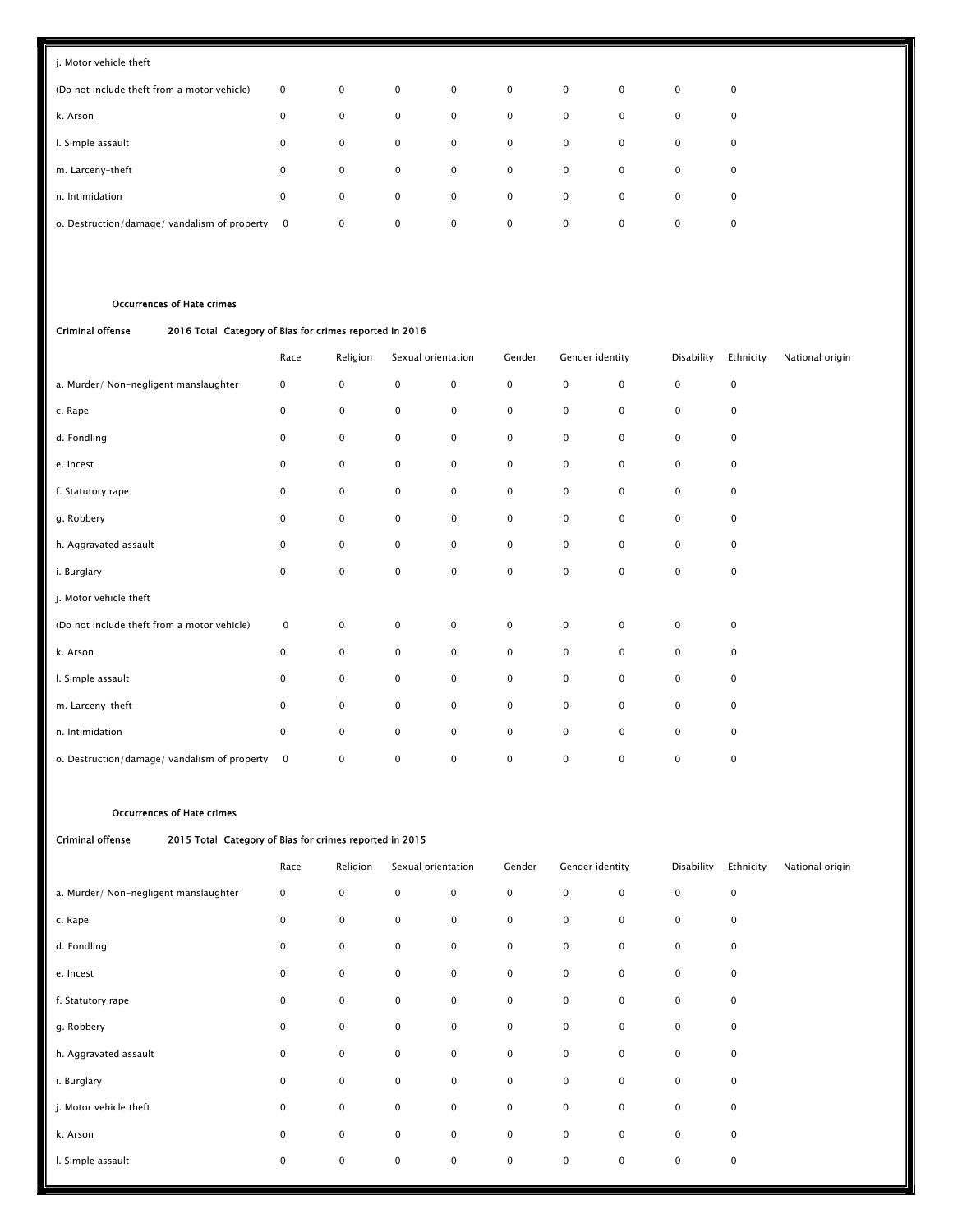| m. Larceny-theft                               |  |              | $\mathbf 0$    |              |   |   |  |
|------------------------------------------------|--|--------------|----------------|--------------|---|---|--|
| n. Intimidation                                |  |              | $\overline{0}$ | $\mathbf{0}$ | 0 | 0 |  |
| o. Destruction/damage/ vandalism of property 0 |  | $\mathbf{0}$ | $\overline{0}$ | $\mathbf{0}$ | 0 |   |  |

#### VAWA Offenses - On Campus

#### For each of the following crimes, enter the number reported to have occurred On Campus.

| Total occurences On Campus |  |
|----------------------------|--|
|----------------------------|--|

| Crime                |          | 2015 2016 2017          |                |
|----------------------|----------|-------------------------|----------------|
| a. Domestic violence |          | $0 \qquad 0 \qquad 0$   |                |
| b. Dating violence   |          | $0 \qquad 0 \qquad 0$   |                |
| c. Stalking          | $\Omega$ | $\overline{\mathbf{0}}$ | $\overline{0}$ |

#### VAWA Offenses - Public Property

#### For each of the following crimes, enter the number reported to have occurred on Public Property.

Total occurences on Public Property

| Crime                |          | 2015 2016 2017          |                |
|----------------------|----------|-------------------------|----------------|
| a. Domestic violence | 0        | $\overline{0}$          | $\overline{0}$ |
| b. Dating violence   | $\Omega$ | $\overline{\mathbf{0}}$ | $\overline{0}$ |
| c. Stalking          | $\Omega$ | $\mathbf{0}$            | $\overline{0}$ |

#### Arrests - On campus

Enter the number of Arrests for each of the following crimes that occurred On Campus.

Do NOT include drunkenness or driving under the influence in Liquor law violations.

#### Number of Arrests

| Crime                                  |          | 2015 2016 2017                          |  |
|----------------------------------------|----------|-----------------------------------------|--|
| a. Weapons: carrying, possessing, etc. |          | $0 \qquad 0 \qquad 0$                   |  |
| b. Drug abuse violations               |          | $\begin{matrix} 0 & 0 & 0 \end{matrix}$ |  |
| c. Liquor law violations               | $\Omega$ | $\begin{matrix} 0 & 0 \end{matrix}$     |  |

#### Arrests - Public Property

Enter the number of Arrests for each of the following crimes that occurred on Public Property.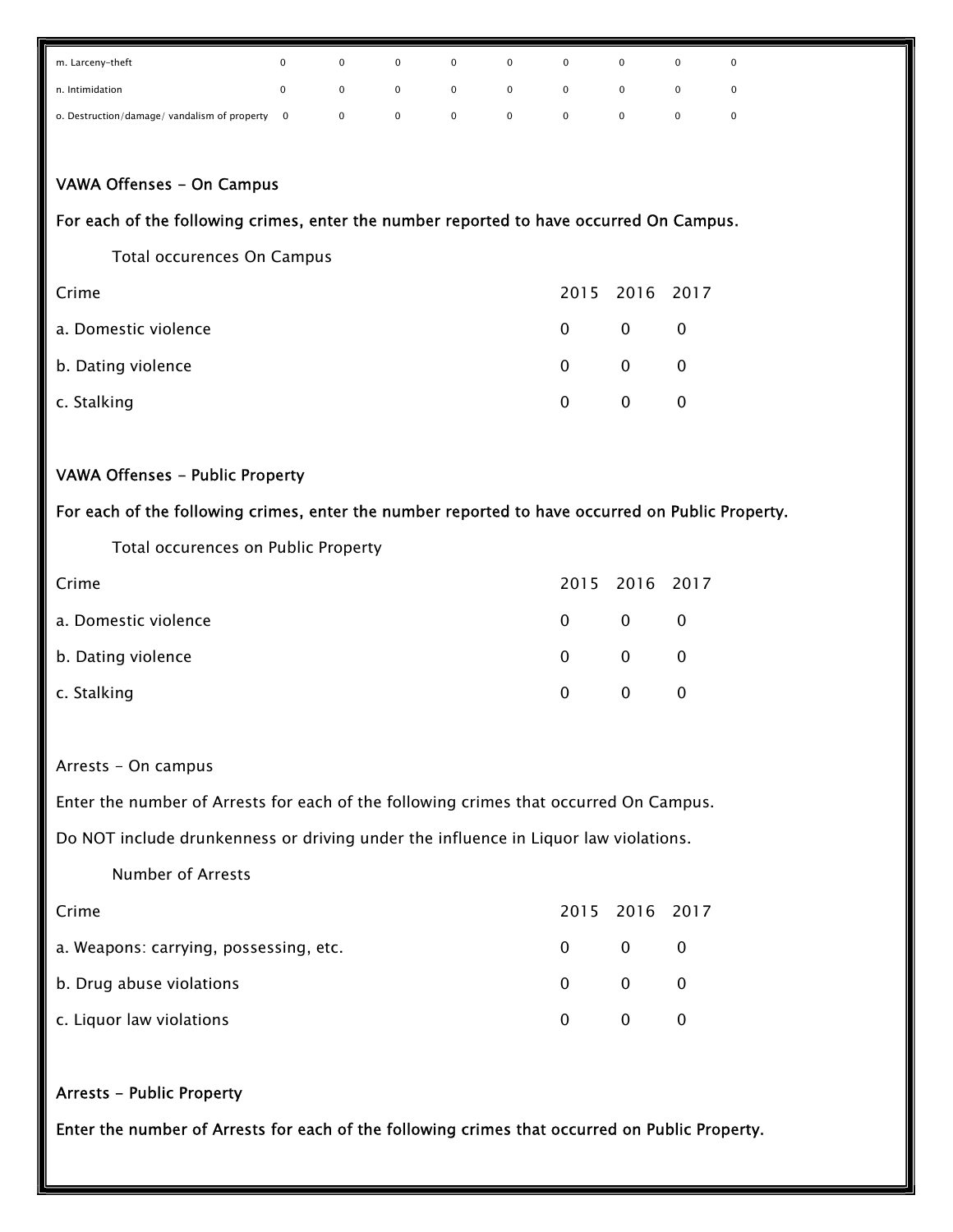#### Do NOT include drunkenness or driving under the influence in Liquor law violations.

Number of Arrests

| Crime                                  |          | 2015 2016 2017                  |  |
|----------------------------------------|----------|---------------------------------|--|
| a. Weapons: carrying, possessing, etc. |          | $0 \qquad 0 \qquad 0$           |  |
| b. Drug abuse violations               |          | $0 \qquad 0 \qquad 0$           |  |
| c. Liquor law violations               | $\Omega$ | $\begin{matrix}0&0\end{matrix}$ |  |

#### Disciplinary Actions - On Campus

Enter the number of persons referred for disciplinary action for crimes that occurred On Campus for each of the following categories.

Do not include disciplinary actions that were strictly for school policy violations.

If the disciplinary action is the result of an arrest, please do not count it here; count the violation as 1 arrest.

Do NOT include drunkenness or driving under the influence in Liquor law violations.

Number of persons referred for

Disciplinary Action

| Crime                                  |                | 2015 2016 2017                  |  |
|----------------------------------------|----------------|---------------------------------|--|
| a. Weapons: carrying, possessing, etc. |                | $0 \qquad 0 \qquad 0$           |  |
| b. Drug abuse violations               |                | $0 \qquad 0 \qquad 0$           |  |
| c. Liquor law violations               | $\overline{0}$ | $\begin{matrix}0&0\end{matrix}$ |  |

#### Disciplinary Actions - Public Property

Enter the number of persons referred for disciplinary action for crimes that occurred on Public Property for each of the following categories.

Do not include disciplinary actions that were strictly for school policy violations.

If the disciplinary action is the result of an arrest, please do not count it here; count the violation as 1 arrest.

Do NOT include drunkenness or driving under the influence in Liquor law violations.

Number of persons referred for

Disciplinary Action

| Crime                                  |          | 2015 2016 2017                      |  |
|----------------------------------------|----------|-------------------------------------|--|
| a. Weapons: carrying, possessing, etc. | $\Omega$ | $\begin{matrix} 0 & 0 \end{matrix}$ |  |
| b. Drug abuse violations               | $\Omega$ | $\begin{matrix} 0 & 0 \end{matrix}$ |  |